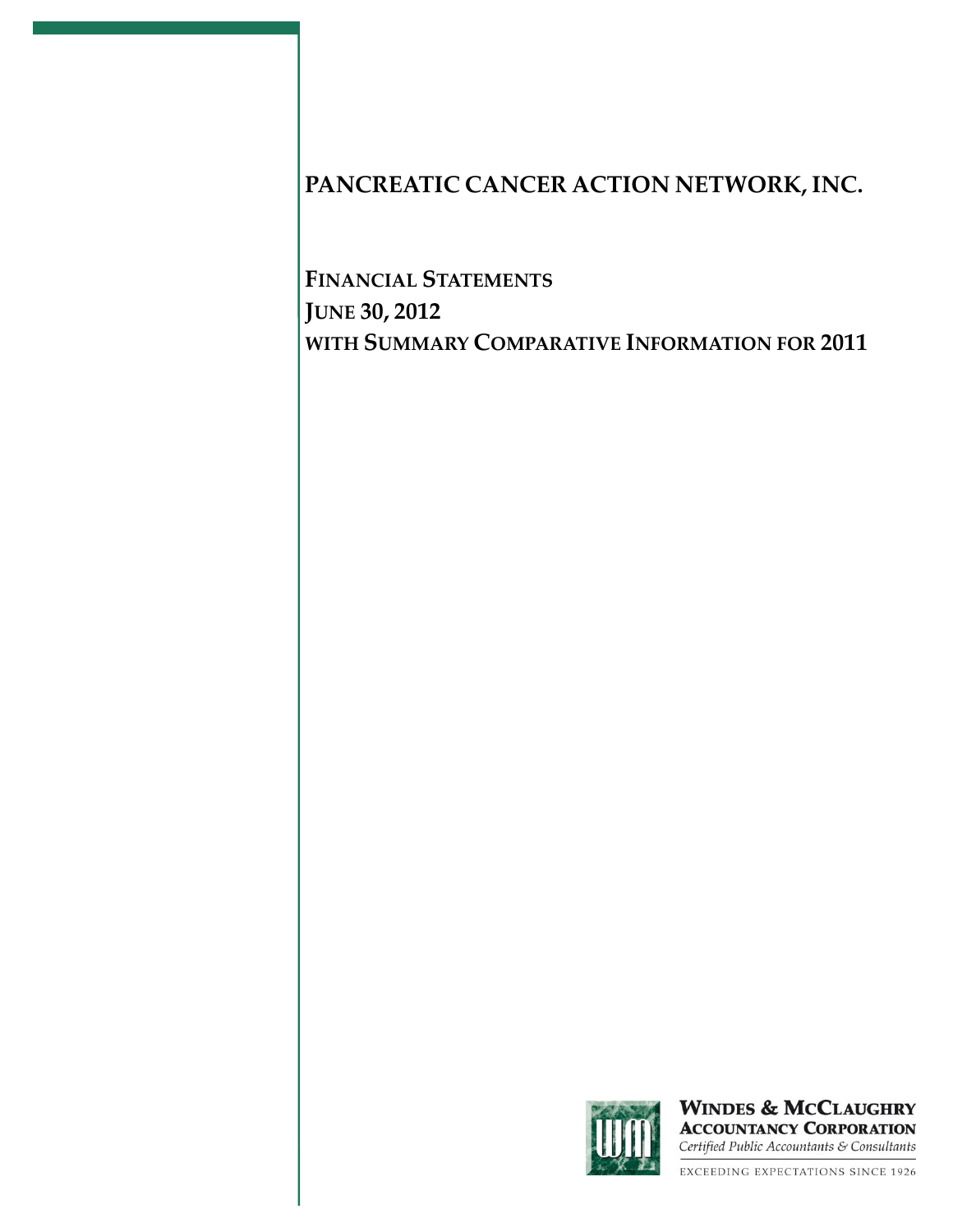# **CONTENTS**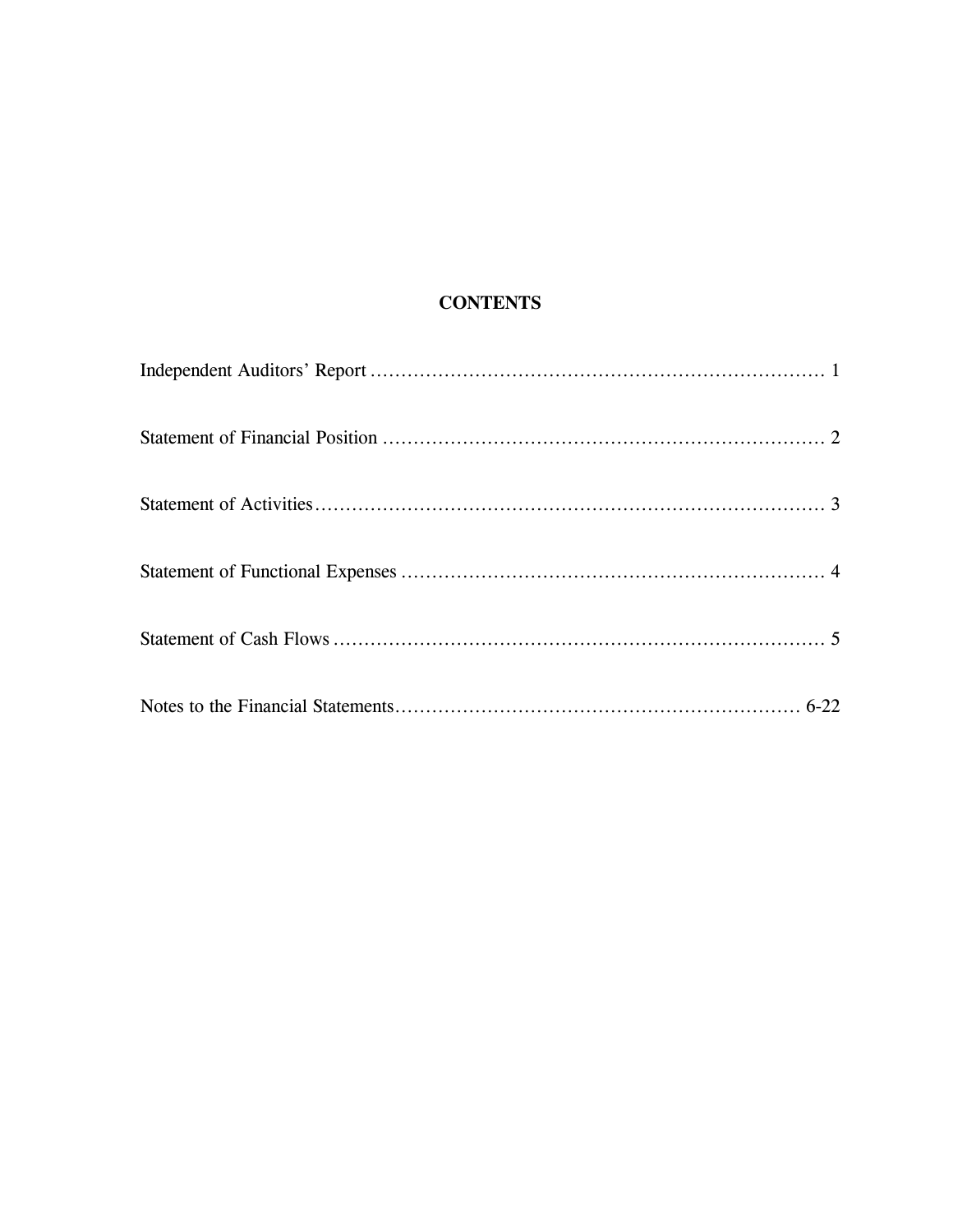

**WINDES & MCCLAUGHRY ACCOUNTANCY CORPORATION** Certified Public Accountants & Consultants **EXCEEDING EXPECTATIONS SINCE 1926**  Landmark Square 111 West Ocean Boulevard Twenty-Second Floor Long Beach, CA 90802

**Mailing Address:** Post Office Box 87 Long Beach, CA 90801-0087

T: (562) 435-1191 F: (562) 495-1665

**www.windes.com**

*Other Offices: Irvine Los Angeles Torrance*

### **INDEPENDENT AUDITORS' REPORT**

To the Board of Directors Pancreatic Cancer Action Network, Inc.

We have audited the accompanying statement of financial position of Pancreatic Cancer Action Network, Inc. (the Organization) as of June 30, 2012 and the related statements of activities, functional expenses, and cash flows for the year then ended. These financial statements are the responsibility of the Organization's management. Our responsibility is to express an opinion on these financial statements based on our audit. The prior year summarized comparative information has been derived from Pancreatic Cancer Action Network, Inc.'s 2011 financial statements and, in our report dated September 8, 2011, we expressed an unqualified opinion on those financial statements.

We conducted our audit in accordance with auditing standards generally accepted in the United States of America. Those standards require that we plan and perform the audit to obtain reasonable assurance about whether the financial statements are free of material misstatement. An audit includes consideration of internal control over financial reporting as a basis for designing audit procedures that are appropriate in the circumstances, but not for the purpose of expressing an opinion on the effectiveness of the Organization's internal control over financial reporting. Accordingly, we express no such opinion. An audit also includes examining, on a test basis, evidence supporting the amounts and disclosures in the financial statements, assessing the accounting principles used and significant estimates made by management, as well as evaluating the overall financial statement presentation. We believe that our audit provides a reasonable basis for our opinion.

In our opinion, the financial statements referred to above present fairly, in all material respects, the financial position of Pancreatic Cancer Action Network, Inc. as of June 30, 2012, and the changes in its net assets and its cash flows for the year then ended in conformity with accounting principles generally accepted in the United States of America.

Windes & Mc Claughy

September 7, 2012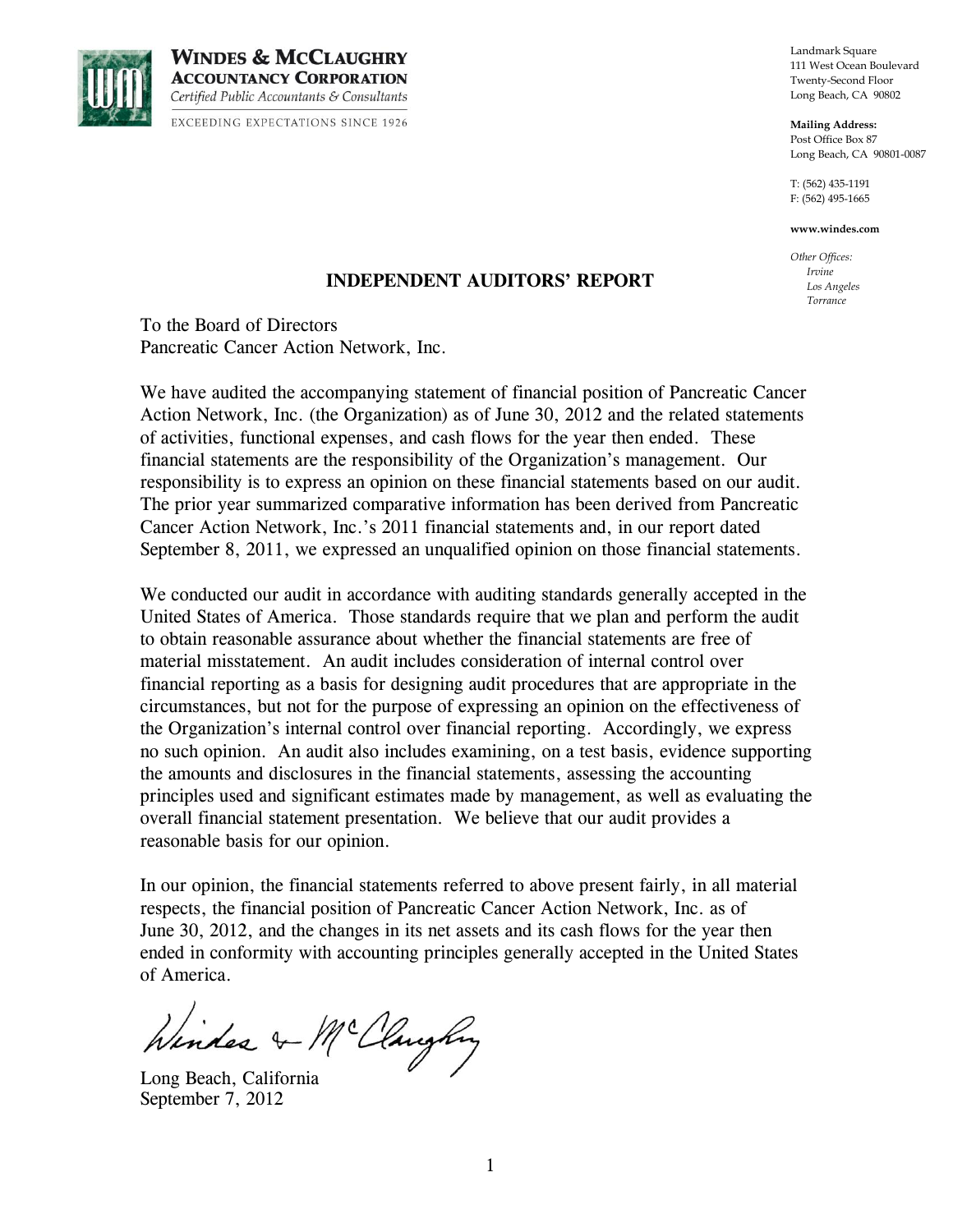### **STATEMENT OF FINANCIAL POSITION JUNE 30, 2012 WITH COMPARATIVE TOTALS FOR 2011**

### **ASSETS**

|                                    | June 30,        |                 |  |
|------------------------------------|-----------------|-----------------|--|
|                                    | 2012            | 2011            |  |
| <b>ASSETS</b>                      |                 |                 |  |
| Cash and cash equivalents          | \$<br>1,450,462 | \$<br>2,476,755 |  |
| Investments                        | 8,514,725       | 4,075,760       |  |
| Pledges receivable, net            | 1,206,693       | 1,162,754       |  |
| Sundry receivables                 | 250,282         | 417,197         |  |
| Inventory                          | 68,241          | 165,850         |  |
| Prepaid expenses                   | 528,549         | 412,118         |  |
| Property and equipment, net        | 694,539         | 848,984         |  |
| Other assets                       | 77,305          | 77,305          |  |
| <b>TOTAL ASSETS</b>                | \$12,790,796    | 9,636,723<br>\$ |  |
| <b>LIABILITIES AND NET ASSETS</b>  |                 |                 |  |
| <b>LIABILITIES</b>                 |                 |                 |  |
| Accounts payable                   | \$<br>538,758   | \$<br>498,639   |  |
| Accrued expenses                   | 605,862         | 189,925         |  |
| Grant obligations                  | 3,271,280       | 2,167,535       |  |
| Deferred lease liability           | 617,158         | 413,728         |  |
| Capital lease obligations          | 21,011          | 25,882          |  |
|                                    | 5,054,069       | 3,295,709       |  |
| <b>COMMITMENTS</b> (Note 8)        |                 |                 |  |
| <b>NET ASSETS</b>                  |                 |                 |  |
| Unrestricted                       |                 |                 |  |
| Undesignated operating funds       | 471,419         | 3,258,733       |  |
| Board designated operating reserve | 5,840,000       | 1,250,000       |  |
| Equity in property and equipment   | 673,528         | 823,102         |  |
| Total unrestricted                 | 6,984,947       | 5,331,835       |  |
| Temporarily restricted             | 751,780         | 1,009,179       |  |
|                                    | 7,736,727       | 6,341,014       |  |
| TOTAL LIABILITIES AND NET ASSETS   | 12,790,796<br>S | 9,636,723<br>\$ |  |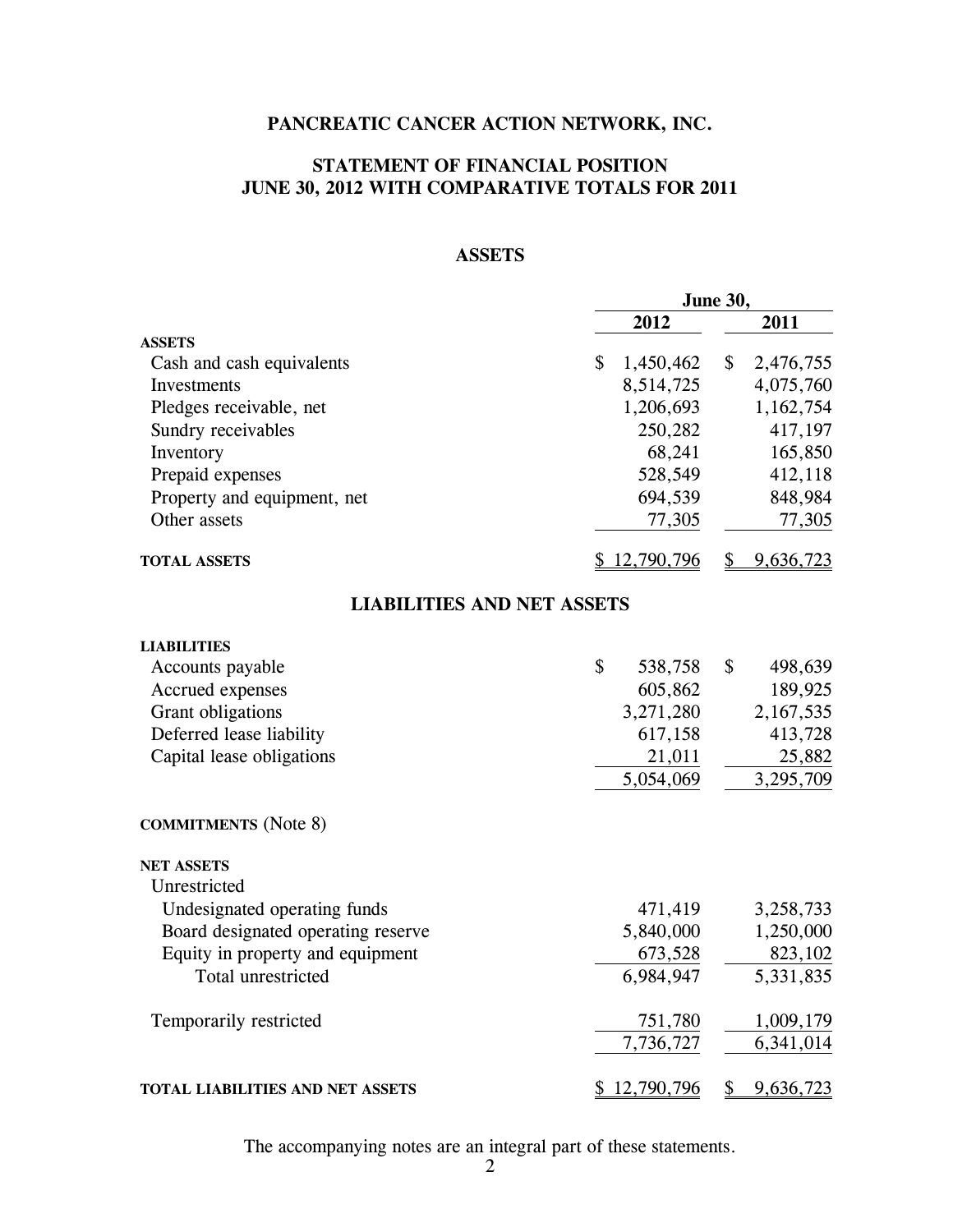### **STATEMENT OF ACTIVITIES FOR THE YEAR ENDED JUNE 30, 2012 WITH COMPARATIVE TOTALS FOR 2011**

|                                          |                     | <b>Temporarily</b>         | <b>June 30,</b> |             |  |
|------------------------------------------|---------------------|----------------------------|-----------------|-------------|--|
|                                          | <b>Unrestricted</b> | <b>Restricted</b>          | 2012            | 2011        |  |
| REVENUE, GAINS AND OTHER SUPPORT         |                     |                            |                 |             |  |
| Contributions                            | \$3,786,013         | $\mathcal{S}$<br>3,334,960 | \$7,120,973     | \$5,079,721 |  |
| Special events (net of direct costs of   |                     |                            |                 |             |  |
| \$2,152,701 and \$1,287,601, for 2012    |                     |                            |                 |             |  |
| and 2011, respectively)                  | 8,233,129           | 538,675                    | 8,771,804       | 7,316,650   |  |
| Store sales, net                         | 183,660             |                            | 183,660         | 234,447     |  |
| Other income                             | 13,995              |                            | 13,995          | 9,970       |  |
| Investment return                        | 373,732             |                            | 373,732         | 362,192     |  |
| Net assets released from restrictions    | 4,131,034           | 4, 131, 034)               |                 |             |  |
| Total Revenue, Gains and                 |                     |                            |                 |             |  |
| Other Support                            | 16,721,563          | 257,399)                   | 16,464,164      | 13,002,980  |  |
| <b>EXPENSES</b>                          |                     |                            |                 |             |  |
| Program services:                        |                     |                            |                 |             |  |
| Research                                 | 5,032,781           |                            | 5,032,781       | 3,916,466   |  |
| Advocacy                                 | 1,912,723           |                            | 1,912,723       | 1,582,822   |  |
| <b>Patient Services</b>                  | 2,418,367           |                            | 2,418,367       | 2,274,340   |  |
| <b>Community Outreach</b>                | 3,749,048           |                            | 3,749,048       | 3,050,217   |  |
| <b>Total Program Services</b>            | 13,112,919          |                            | 13,112,919      | 10,823,845  |  |
| Supporting services:                     |                     |                            |                 |             |  |
| General and administrative               | 500,645             |                            | 500,645         | 406,765     |  |
| Fund-raising                             | 1,454,887           |                            | 1,454,887       | 1,157,565   |  |
| <b>Total Supporting Services</b>         | 1,955,532           |                            | 1,955,532       | 1,564,330   |  |
| <b>Total Expenses</b>                    | 15,068,451          |                            | 15,068,451      | 12,388,175  |  |
| <b>INCREASE (DECREASE) IN NET ASSETS</b> | 1,653,112           | 257,399)<br>€              | 1,395,713       | 614,805     |  |
| NET ASSETS AT BEGINNING OF YEAR          | 5,331,835           | 1,009,179                  | 6,341,014       | 5,726,209   |  |
| NET ASSETS AT END OF YEAR                | 6,984,947<br>\$     | $\frac{1}{2}$<br>751,780   | 7,736,727<br>\$ | \$6,341,014 |  |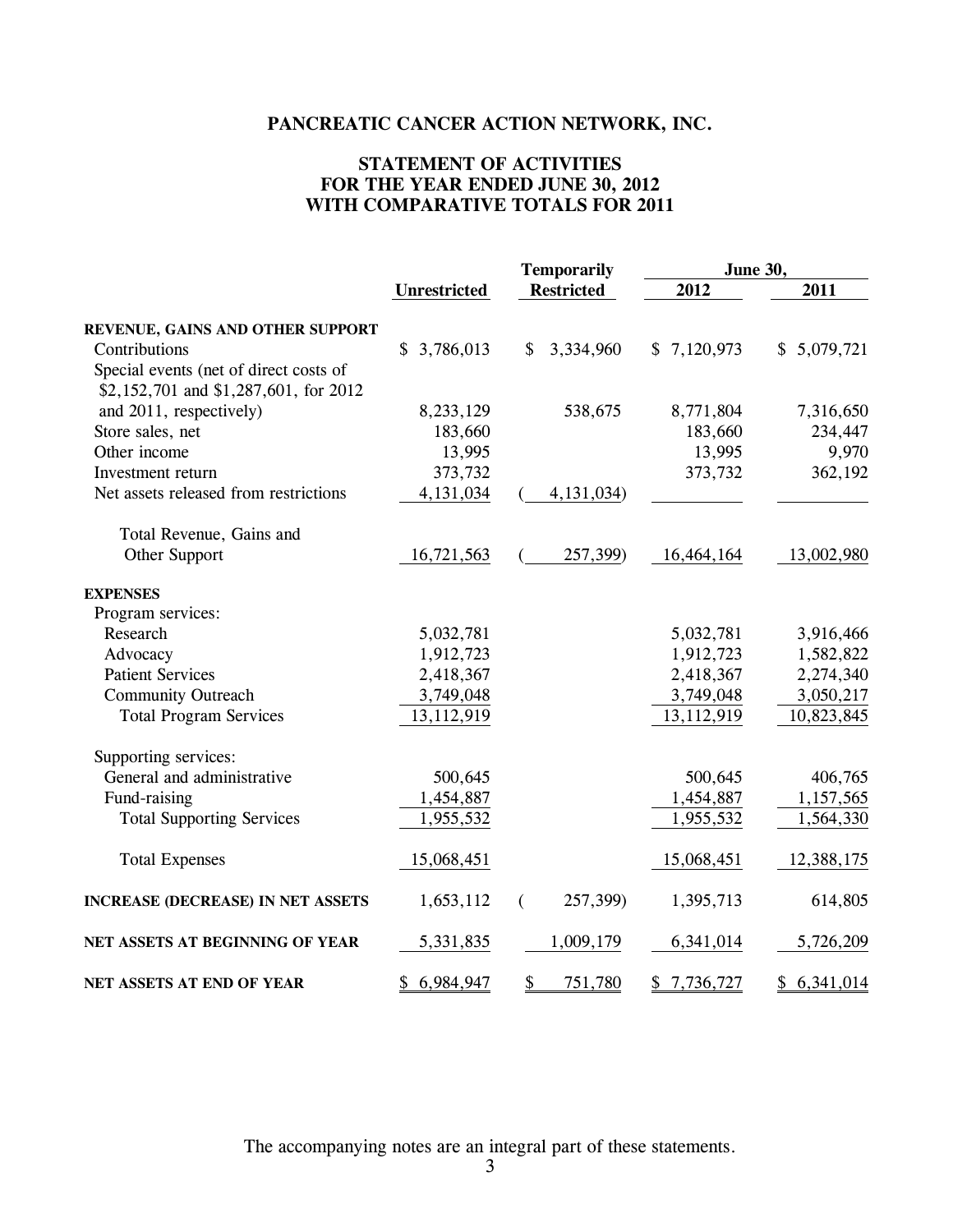#### **STATEMENT OF FUNCTIONAL EXPENSES FOR THE YEAR ENDED JUNE 30, 2012 WITH COMPARATIVE TOTALS FOR 2011**

|                            |                 |                 | <b>Program Services</b>           |                              |                         |                                      | <b>Supporting Services</b> |                                   |                      |                      |
|----------------------------|-----------------|-----------------|-----------------------------------|------------------------------|-------------------------|--------------------------------------|----------------------------|-----------------------------------|----------------------|----------------------|
|                            | <b>Research</b> | <b>Advocacy</b> | <b>Patient</b><br><b>Services</b> | <b>Community</b><br>Outreach | <b>Total</b><br>Program | <b>General</b> and<br>Administrative | Fund-<br>raising           | <b>Total</b><br><b>Supporting</b> | <b>Total</b><br>2012 | <b>Total</b><br>2011 |
| <b>Salaries</b>            | 644,284         | 737,287<br>\$   | \$1,104,245                       | \$1,760,719                  | 4,246,535<br>S.         | 285,224<br>S                         | 654,527<br><sup>\$</sup>   | 939,751<br>\$                     | 5,186,286<br>S.      | 4,178,090<br>S       |
| Payroll taxes and benefits | 94,241          | 114,863         | 178,607                           | 282,325                      | 670,036                 | 34,698                               | 95,048                     | 129,746                           | 799,782              | 650,352              |
| Research grants            | 3,744,245       |                 |                                   |                              | 3,744,245               |                                      |                            |                                   | 3,744,245            | 2,875,908            |
| Grantee development        | 97,839          |                 |                                   |                              | 97,839                  |                                      |                            |                                   | 97,839               | 55,992               |
| Conferences                | 16,654          | 6,859           | 79,338                            | 9,729                        | 112,580                 | 397                                  | 10,215                     | 10,612                            | 123,192              | 111,200              |
| Workshops                  | 88,778          | 312,881         | 129,609                           | 418,022                      | 949,290                 |                                      |                            |                                   | 949,290              | 812,950              |
| Special events             |                 |                 |                                   |                              |                         |                                      | 57,764                     | 57,764                            | 57,764               | 51,038               |
| Professional services      | 52,696          | 225,688         | 172,279                           | 177,766                      | 628,429                 | 23,042                               | 122,982                    | 146,024                           | 774,453              | 677,894              |
| Accounting, legal          |                 |                 |                                   |                              |                         |                                      |                            |                                   |                      |                      |
| and regulatory fees        | 5,109           | 6,978           | 10,009                            | 15,937                       | 38,033                  | 2,366                                | 5,950                      | 8,316                             | 46,349               | 45,153               |
| Advertising                | 2,917           | 54,582          | 32,115                            | 9,574                        | 99,188                  | 1,359                                | 5,289                      | 6,648                             | 105,836              | 136,678              |
| Insurance                  | 7,064           | 8,266           | 12,624                            | 54,528                       | 82,482                  | 2,943                                | 7,060                      | 10,003                            | 92,485               | 65,457               |
| Bank and processing fees   | 63,842          | 76,537          | 117,616                           | 186,430                      | 444,425                 | 29,435                               | 73,638                     | 103,073                           | 547,498              | 472,212              |
| Occupancy                  | 97,788          | 198,827         | 175,523                           | 278,136                      | 750,274                 | 40,871                               | 97,797                     | 138,668                           | 888,942              | 705,234              |
| Voice and data             |                 |                 |                                   |                              |                         |                                      |                            |                                   |                      |                      |
| communication              | 6,622           | 8,514           | 11,486                            | 23,128                       | 49,750                  | 2,566                                | 6,478                      | 9,044                             | 58,794               | 54,120               |
| Information technology     | 18,507          | 37,129          | 35,956                            | 101,689                      | 193,281                 | 7,621                                | 24,003                     | 31,624                            | 224,905              | 199,589              |
| <b>Supplies</b>            | 5,208           | 6,418           | 9,676                             | 26,357                       | 47,659                  | 1,982                                | 8,140                      | 10,122                            | 57,781               | 75,040               |
| Printing                   | 16,097          | 20,185          | 136,251                           | 72,204                       | 244,737                 | 9,354                                | 84,953                     | 94,307                            | 339,044              | 342,873              |
| Postage and shipping       | 22,382          | 26,844          | 97,116                            | 102,161                      | 248,503                 | 9,256                                | 69,318                     | 78,574                            | 327,077              | 283,896              |
| Travel and development     | 21,051          | 20,660          | 22,181                            | 140,866                      | 204,758                 | 2,228                                | 97,863                     | 100,091                           | 304,849              | 256,598              |
| Staff support              | 6,381           | 6,273           | 8,336                             | 19,891                       | 40,881                  | 1,832                                | 6,525                      | 8,357                             | 49,238               | 64,613               |
| Equipment and              |                 |                 |                                   |                              |                         |                                      |                            |                                   |                      |                      |
| maintenance                | 2,439           | 2,769           | 4,235                             | 15,704                       | 25,147                  | 2,137                                | 2,354                      | 4,491                             | 29,638               | 27,033               |
| Directors' meetings        |                 |                 |                                   |                              |                         | 27,019                               |                            | 27,019                            | 27,019               | 16,847               |
| Miscellaneous              | 4,201           | 24,756          | 1,246                             | 10,643                       | 40,846                  | 10,175                               | 9,977                      | 20,152                            | 60,998               | 71,378               |
| Depreciation and           |                 |                 |                                   |                              |                         |                                      |                            |                                   |                      |                      |
| amortization               | 14,436          | 16,407          | 79,919                            | 43,239                       | 154,001                 | 6,140                                | 15,006                     | 21,146                            | 175,147              | 158,030              |
|                            | \$5,032,781     | \$1,912,723     | \$2,418,367                       | \$3,749,048                  | \$13,112,919            | 500,645<br>\$.                       | \$1,454,887                | \$1,955,532                       | \$15,068,451         | \$12,388,175         |
| Functional expense ratio   | 33%             | 13%             | 16%                               | 25%                          | 87%                     | $3\%$                                | $10\%$                     | 13%                               | 100%                 | 100%                 |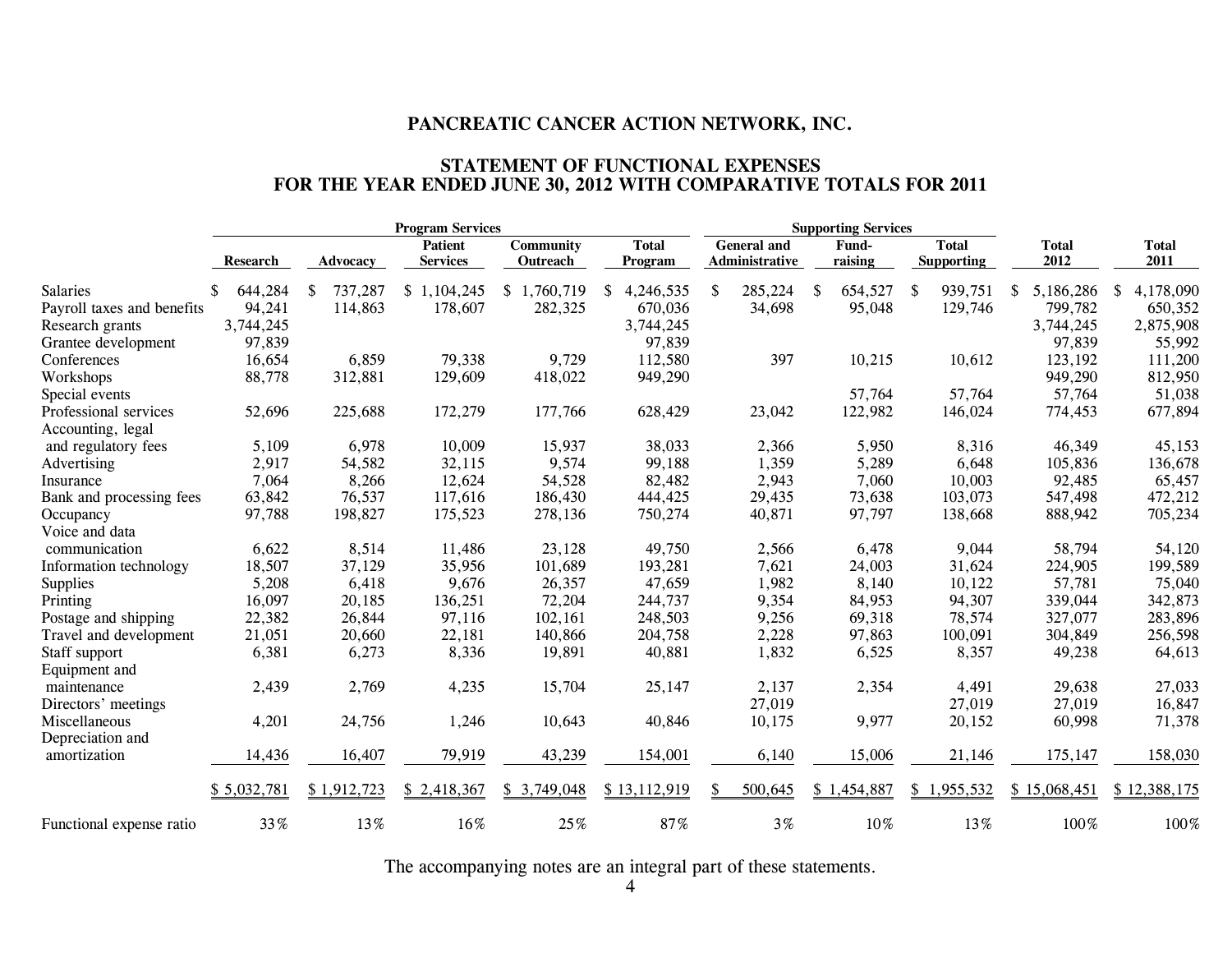### **STATEMENT OF CASH FLOWS FOR THE YEAR ENDED JUNE 30, 2012 WITH COMPARATIVE TOTALS FOR 2011**

|                                                      | For the Year Ended |                    |          |                    |
|------------------------------------------------------|--------------------|--------------------|----------|--------------------|
|                                                      | June 30,           |                    |          |                    |
|                                                      |                    | 2012               |          | 2011               |
| <b>CASH FLOWS FROM OPERATING ACTIVITIES</b>          |                    |                    |          |                    |
| Increase in net assets                               |                    | \$1,395,713        | \$       | 614,805            |
| Adjustments to reconcile increase in net assets      |                    |                    |          |                    |
| to net cash provided by operating activities:        |                    |                    |          |                    |
| Depreciation and amortization                        |                    | 175,147            |          | 158,030            |
| Net realized and unrealized gains on investments     | €                  | 173,697)           | $\left($ | 176,263)           |
| Noncash valuation of donated inventory               |                    |                    |          | 2,794              |
| Loss on disposition of equipment                     |                    |                    |          | 7,527              |
| Provision for uncollectible pledges                  |                    | 10,000             |          |                    |
| Changes in operating assets and liabilities:         |                    |                    |          |                    |
| Pledges receivable and sundry receivables            |                    | 112,976            |          | 159,914            |
| Inventory                                            |                    | 97,609             |          | 87,432)            |
| Prepaid expenses and other assets                    | $\left($           | 116,431            |          | 74,898)            |
| Accounts payable and accrued expenses                |                    | 456,056            | (        | 176,235)           |
| Grant obligations                                    |                    | 1,103,745          |          | 925,788            |
| Deferred lease liability                             |                    | 203,430            |          | 413,728            |
| Net Cash Provided By Operating Activities            |                    | 3,264,548          |          | 1,767,758          |
| <b>CASH FLOWS FROM INVESTING ACTIVITIES</b>          |                    |                    |          |                    |
| Purchase of investments                              |                    | 8,597,340)         |          | (5,862,479)        |
| Proceeds from sale of investments                    |                    | 4,332,072          |          | 6,978,168          |
| Purchase of property and equipment                   |                    | 20,702)            |          | 475,435)           |
| Net Cash Provided By (Used In) Investing Activities  |                    | 4,285,970)         |          | 640,254            |
| <b>CASH FLOWS FROM FINANCING ACTIVITIES</b>          |                    |                    |          |                    |
| Payments on capital lease obligations                |                    | 4,871)             |          | 7,771)             |
| Net Cash Used In Financing Activities                |                    | 4,871)             |          | 7,771)             |
| NET INCREASE (DECREASE) IN CASH AND CASH EQUIVALENTS | (                  | 1,026,293)         |          | 2,400,241          |
| CASH AND CASH EQUIVALENTS AT BEGINNING OF YEAR       |                    | 2,476,755          |          | 76,514             |
| CASH AND CASH EQUIVALENTS AT END OF YEAR             |                    | <u>\$1,450,462</u> |          | <u>\$2,476,755</u> |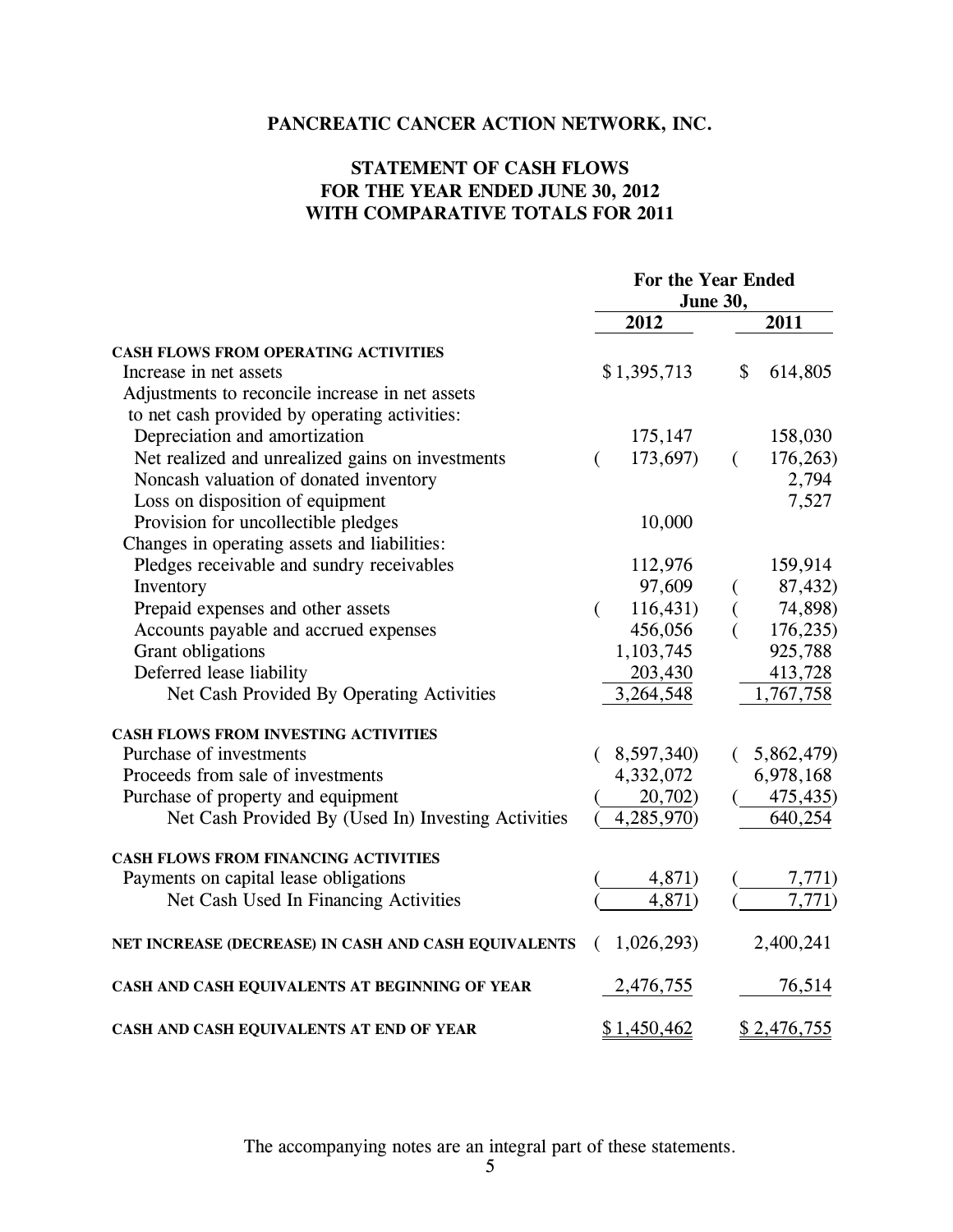### **NOTES TO THE FINANCIAL STATEMENTS JUNE 30, 2012 WITH COMPARATIVE TOTALS FOR 2011**

### **NOTE 1 – Organization and Business**

The Pancreatic Cancer Action Network, Inc. (the Organization) is a nationwide network of people dedicated to working together to advance research, support patients and create hope for those afflicted by pancreatic cancer. The Organization raises money for direct private funding of research and advocates for more aggressive federal research funding of medical breakthroughs in prevention, diagnosis and treatment. The Organization fills the void of information and options by giving patients and caregivers the personalized and reliable information they need to make informed decisions. Additionally, the Organization helps individuals and communities across the country work together to raise awareness about pancreatic cancer and the funds to find a cure. The Organization's activities are conducted from offices in Manhattan Beach, California and Washington, D.C.

The Organization derives most of its revenue from contributions and special events. Each year the Organization holds "An Evening with the Stars" gala that is its largest fundraising event. In 2012 and 2011, this event raised \$714,201 and \$643,848, respectively, net of related expenses. The Organization also hosts various outreach events utilizing a volunteer network. The volunteer network is comprised of community-based team members across the country who volunteer their time to raise awareness and educate their communities about pancreatic cancer. In 2012 and 2011, volunteer-based events raised \$8,057,603 and \$6,672,802, respectively, net of related expenses.

### **NOTE 2 – Summary of Significant Accounting Policies**

### *Basis of Presentation*

The financial statements of the Organization have been prepared in conformity with generally accepted accounting principles applicable to nonprofit organizations. Accordingly, the Organization's net assets are classified for financial reporting purposes as unrestricted, temporarily restricted or permanently restricted based on the existence or absence of donor-imposed restrictions.

Unrestricted net assets are not subject to donor-imposed restrictions and include those net assets that may be used by the Organization for any of its programs or administrative support including current and future grant awards and obligations for which funding from future restricted giving is uncertain.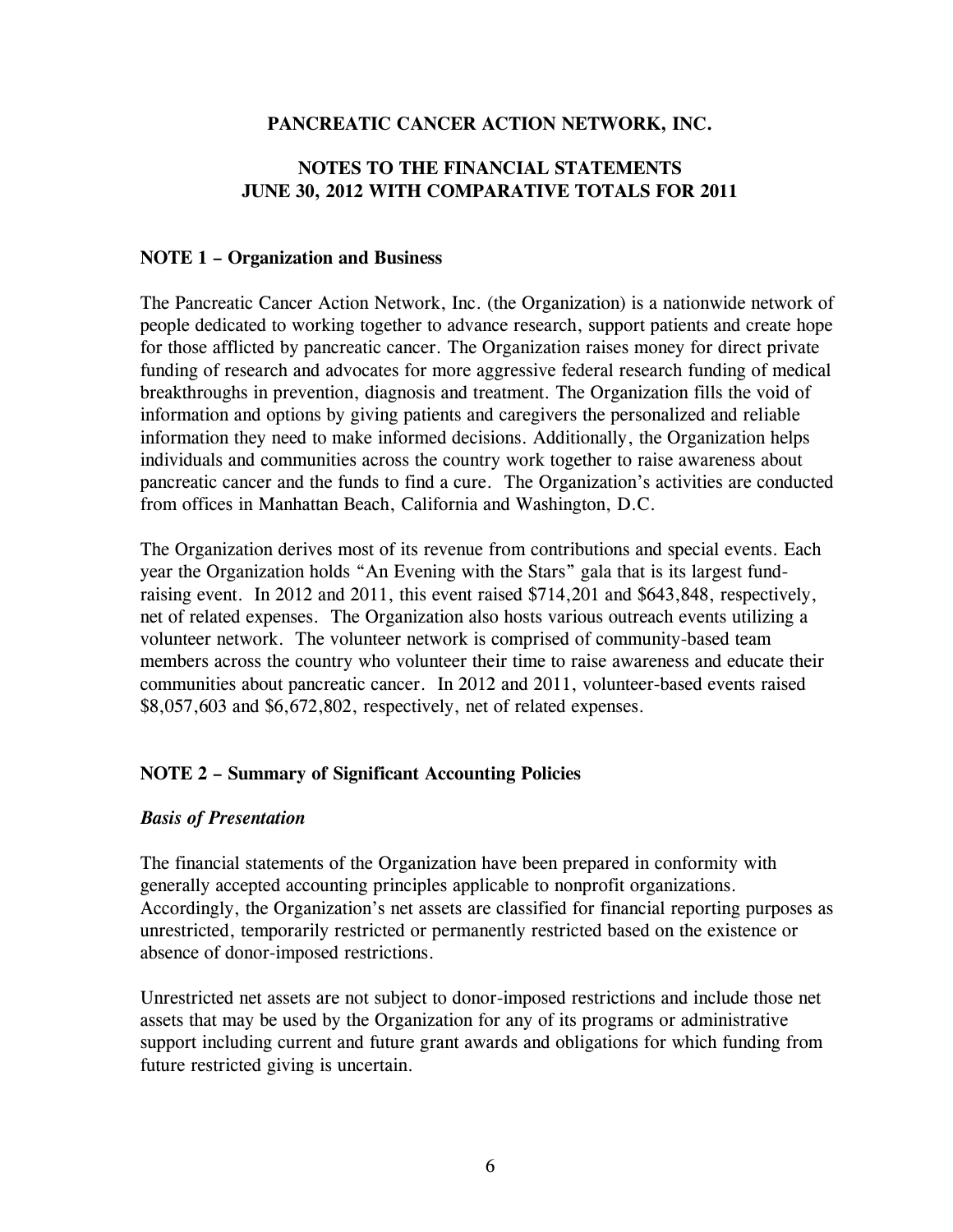### **NOTES TO THE FINANCIAL STATEMENTS JUNE 30, 2012 WITH COMPARATIVE TOTALS FOR 2011**

### **NOTE 2 – Summary of Significant Accounting Policies (Continued)**

### *Basis of Presentation (Continued)*

Temporarily restricted net assets are subject to donor-imposed restrictions which will be met either by the Organization's actions or the passage of time. Items that increase this net asset category are contributions restricted as to time or purpose and include contributions that may be used for any purpose upon receipt at a future date. Temporarily restricted net assets are reclassified to unrestricted net assets when the restrictions have been met or have expired.

Permanently restricted net assets are subject to explicit donor-imposed restrictions that do not expire. Funds are held in perpetuity while the income is available for general use. At June 30, 2012 and 2011, the Organization had no permanently restricted net assets.

### *Prior-Period Information*

The financial statements include certain prior-year summarized comparative information in total but not by net asset class. Such information does not include sufficient detail to constitute a presentation in conformity with accounting principles generally accepted in the United States of America. Accordingly, such information should be read in conjunction with the Organization's audited financial statements for the year ended June 30, 2011 with an auditors' report date of September 8, 2011, from which the summarized information was derived.

#### *Use of Estimates and Assumptions*

In preparing financial statements in conformity with accounting principles generally accepted in the United States of America, management makes estimates and assumptions affecting the reported amounts of assets and liabilities and disclosures of contingent assets and liabilities at the date of the financial statements and the reported amounts of revenue and expenses during the reporting period. Significant items subject to such estimates and assumptions, among others, include the carrying amount of property and equipment and the allowance for pledges receivable. Actual results could differ from those estimates.

### *Cash and Cash Equivalents*

The Organization considers all highly liquid debt instruments purchased with original maturities of three months or less to be cash equivalents.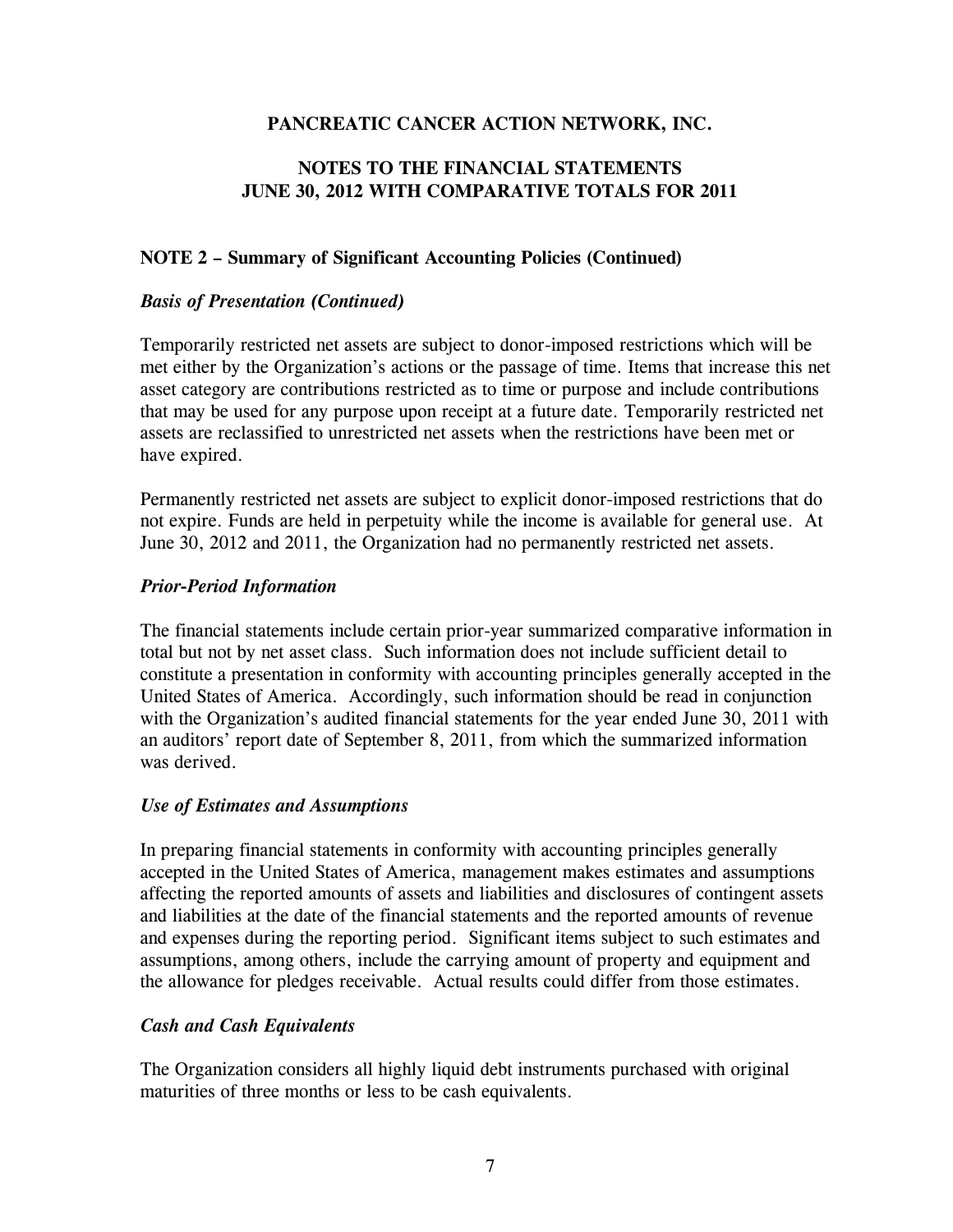### **NOTES TO THE FINANCIAL STATEMENTS JUNE 30, 2012 WITH COMPARATIVE TOTALS FOR 2011**

### **NOTE 2 – Summary of Significant Accounting Policies (Continued)**

### *Cash and Cash Equivalents (Continued)*

The Organization maintains its cash in financial institutions which, at times, may exceed federally insured limits. Historically, the Organization has not experienced any losses in such accounts. Management believes the Organization is not exposed to any significant credit risk on cash.

#### *Investments*

Investments are recorded at fair value based on quoted prices in an active market. In addition to gains and losses on investment sale transactions, investment income includes dividends and interest and is recognized as revenue in the period in which it is earned. Changes in fair value are recorded as unrealized gains (losses). Investment income amounts are reported as an increase in unrestricted net assets unless otherwise restricted by the donor. Contributions of securities from donors are recorded at fair value at the time the gift is made.

Investments are exposed to various risks such as interest rate, market and credit risks. Due to the level of risk associated with investments, it is at least reasonably possible that changes in the fair value of investments will occur in the near term and that such changes could materially affect the financial statements.

### *Pledges Receivable*

The Organization recognizes donors' unconditional promises to give cash or other assets as revenue in the period promises are made. Unconditional promises to give that are expected to be collected within one year are recorded at their net realizable value. Those promises to give that are expected to be collected over a period in excess of two years are recorded at the discounted present value of their estimated future cash flows. Amortization of the discount to present value is included in contribution revenue. Conditional promises to give are not recognized as revenue until the condition is met.

### *Inventory*

Inventory consists of various branded promotional items that are held for sale. Inventory is stated at the lower of cost or market determined by using the weighted average cost method.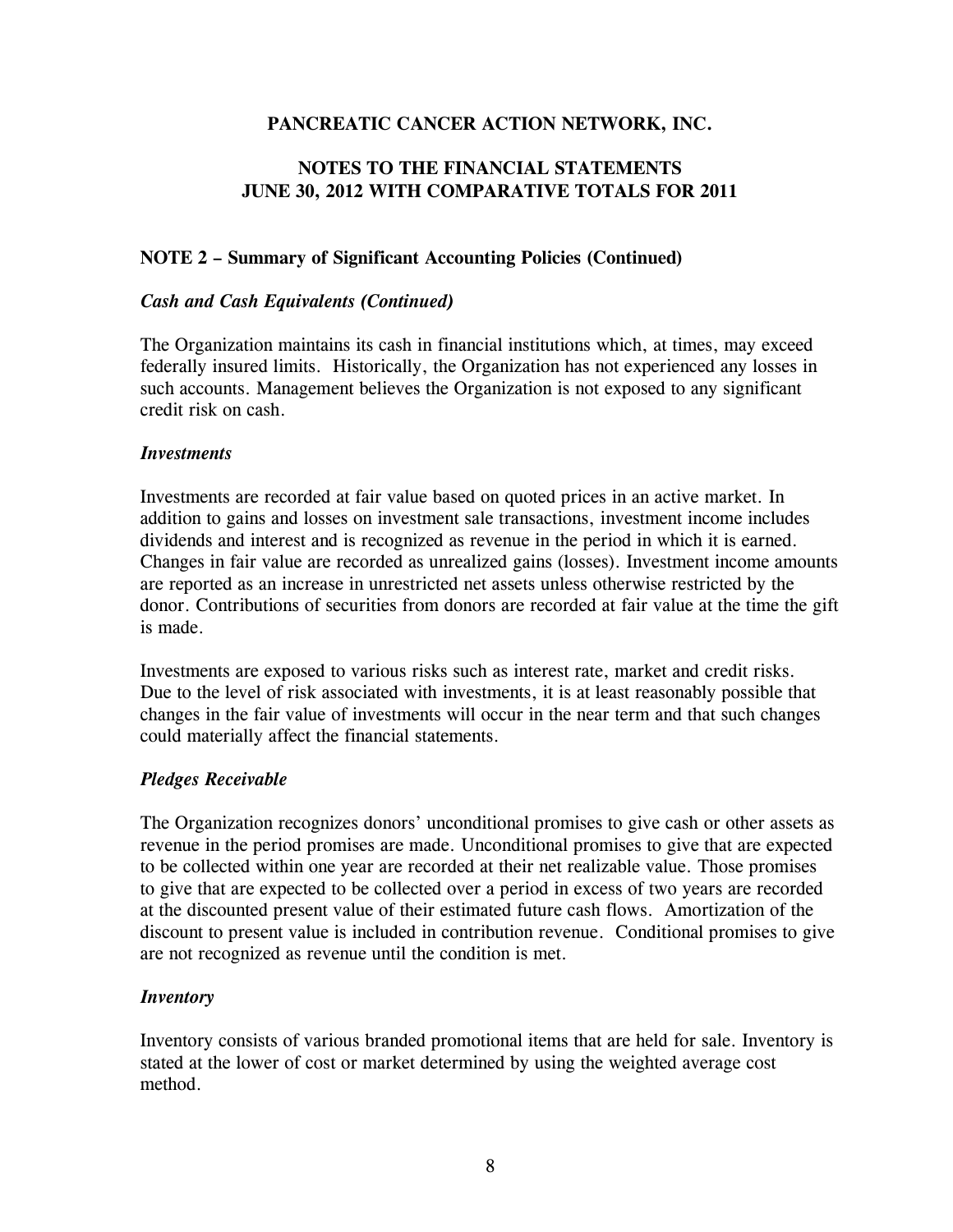### **NOTES TO THE FINANCIAL STATEMENTS JUNE 30, 2012 WITH COMPARATIVE TOTALS FOR 2011**

### **NOTE 2 – Summary of Significant Accounting Policies (Continued)**

#### *Property and Equipment*

Property and equipment are stated at cost, except for donated assets, which, except for certain facility improvements, are recorded at fair value at the time of receipt. Effective July 1, 2011, the Organization increased the minimum level of expenditure for capitalization of property and equipment to \$5,000. Prior to fiscal 2012, expenditures of \$2,500 or greater were capitalized. Additionally, the Organization capitalizes certain direct costs associated with the development of its web-site and its clinical trials database system.

In conjunction with the completion of a facility build-out under the terms of a ten-year lease that commenced November 2010, the landlord absorbed \$300,991 in facility improvement costs in excess of landlord's standard base building costs and costs assumed by the Organization and recorded to leasehold improvements in the accompanying Statement of Financial Position. The Organization did not recognize these additional absorbed costs as a contribution to property and equipment in its financial statements during 2011.

Depreciation and amortization expense is calculated using the straight-line method over estimated useful lives of three to ten years for furniture and equipment, computer software and internally developed asset costs. Leasehold improvements and equipment under capital lease obligations are amortized on a straight-line basis over the estimated life of the asset or the remaining life of the lease, whichever is shorter.

#### *Fair Value Measurements*

The Organization follows the guidance required for fair value measurements of financial and nonfinancial assets and liabilities that are recognized or disclosed at fair value in the financial statements on a recurring or nonrecurring basis. This guidance defines fair value as the price that would be received to sell an asset or paid to transfer a liability in an orderly transaction between market participants at the measurement date. The guidance also establishes a framework for measuring fair value and enhances disclosures about fair value measurements. (See Note 4.)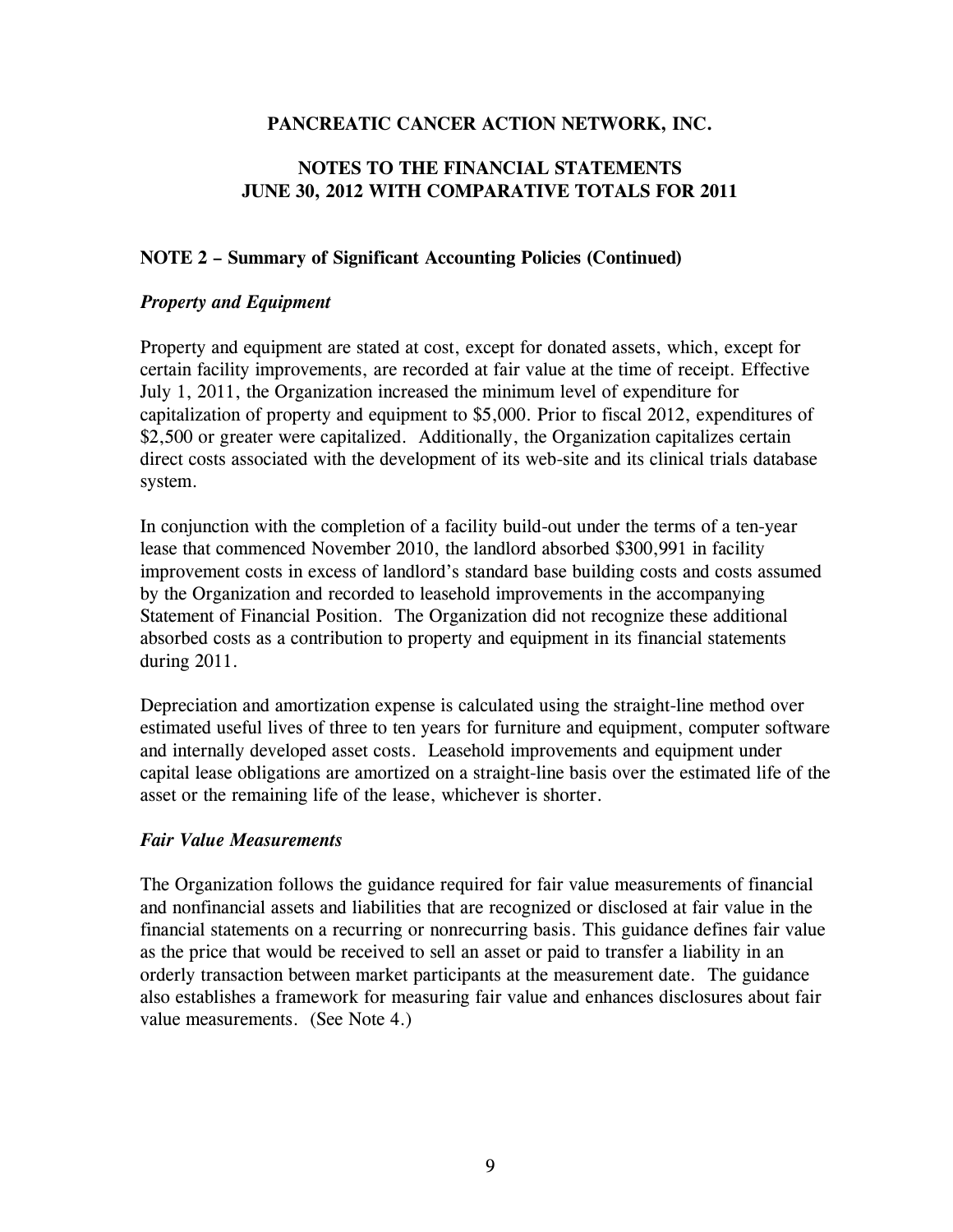### **NOTES TO THE FINANCIAL STATEMENTS JUNE 30, 2012 WITH COMPARATIVE TOTALS FOR 2011**

#### **NOTE 2 – Summary of Significant Accounting Policies (Continued)**

#### *Fair Value Measurements (Continued)*

The guidance describes a fair value hierarchy based on three levels of inputs, of which the first two are considered observable and the last unobservable, that may be used to measure fair value. The Organization's assessment of the significance of a particular input to the fair value measurements requires judgment, and may affect the valuation of the assets and liabilities being measured and their placement within the fair value hierarchy.

#### *Contributions*

Contributions are recognized as revenue in the period received or pledged and are considered to be available for unrestricted use unless specifically restricted by the donor. Contributions received with donor-imposed temporary restrictions are recorded as temporarily restricted revenue. When a donor restriction expires, that is, when a stipulated time restriction ends or purpose restriction is accomplished, temporarily restricted net assets are reclassified to unrestricted net assets and reported in the statements of activities as net assets released from restrictions.

Bequests are recognized at the time the Organization receives notification of its right to them as a beneficiary, the proceeds are subject to reasonable estimation, and there are no known or probable impediments to receipt of the bequested gift. Sundry receivables include bequests receivable with estimated values of \$40,000 and \$250,000 at June 30, 2012 and 2011, respectively.

Donated materials, contributed services and other noncash donations are recorded as contributions at their estimated fair values on the date received. The Organization recorded \$308,649 and \$118,237 representing the estimated fair value of donated goods and services in 2012 and 2011, respectively. All but \$3,223 in 2012 and \$14,317 in 2011 of these donated goods and services were recorded as offsetting revenue and expense in Special Events net revenue in the accompanying Statement of Activities. Many individuals, most of whom are active in one of the sixty-two nationwide Community Outreach volunteer affiliates as of June 30, 2012, volunteer their time and perform a variety of tasks that assist the Organization with its programs and administration. These donated services are not reflected in the financial statements because they do not meet the criteria for inclusion. Also, the financial statements do not reflect approximately \$35,000 and \$40,000 in professional legal services provided to the Organization at no cost for the years ended June 30, 2012 and 2011, respectively.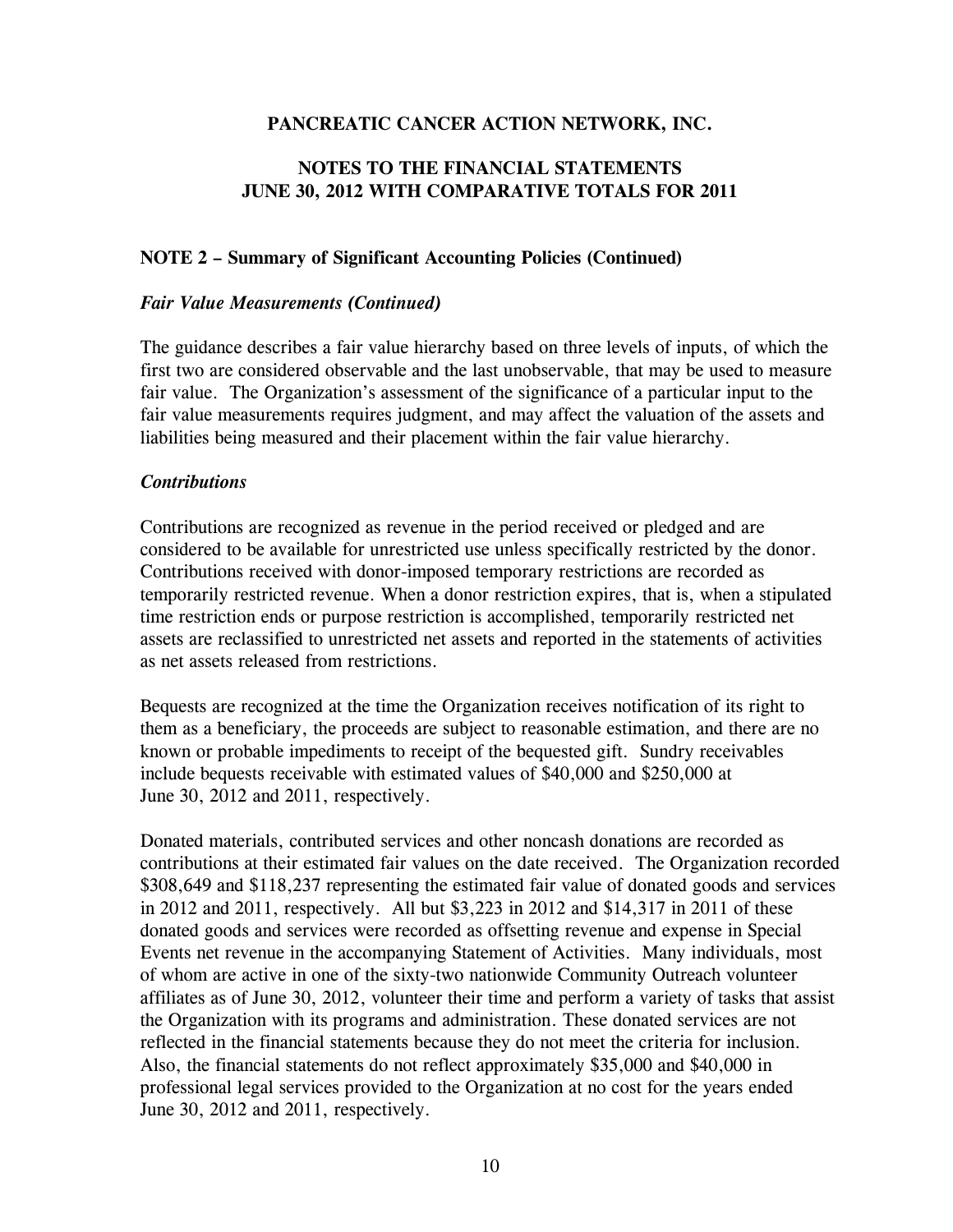### **NOTES TO THE FINANCIAL STATEMENTS JUNE 30, 2012 WITH COMPARATIVE TOTALS FOR 2011**

### **NOTE 2 – Summary of Significant Accounting Policies (Continued)**

#### *Special Events*

Special events consist of the "An Evening with the Stars" gala and various outreach and awareness events utilizing a nationwide volunteer network. The gala revenue and related expenses are recognized in the period in which the event occurs. Revenue from volunteer organized awareness events is generally recognized as received unless significant performance obligations remain at the end of the fiscal year. Certain costs paid in advance of an event are recorded as prepaid expenses.

### *Research Grants*

The Organization awards peer-reviewed research grants to investigators who are devoted to scientific research related to pancreatic cancer. Research grants include periodic reporting and compliance requirements that, if not met, allow the Organization to rescind its promise to pay future award installments. The Organization pays a fee for grant peer-review and administrative services provided by the American Association of Cancer Research. These fees are charged at a rate of 10.0% and 11.5% of the amount of the awards granted in 2012 and 2011, respectively, and are paid from unrestricted funds. Grants and fees are recognized as expense when the grant is awarded to a named recipient. Grants that have remaining obligations that are payable over a period greater than one year at the end of the fiscal year in which the grant is awarded are discounted to their present value using a rate that was 1% in 2012 and 3% in 2011. Unused grant awards, if any, are returned to the Organization and reduce the research grant expense. There were no returned grant awards in 2012 and returned awards were immaterial in 2011.

#### *Advertising Costs*

Advertising costs are expensed in the period the advertisement is run and charged directly to the program benefiting from the advertisement. Advertising expenses that affect more than one functional area are allocated to applicable areas based on ratios estimated by management.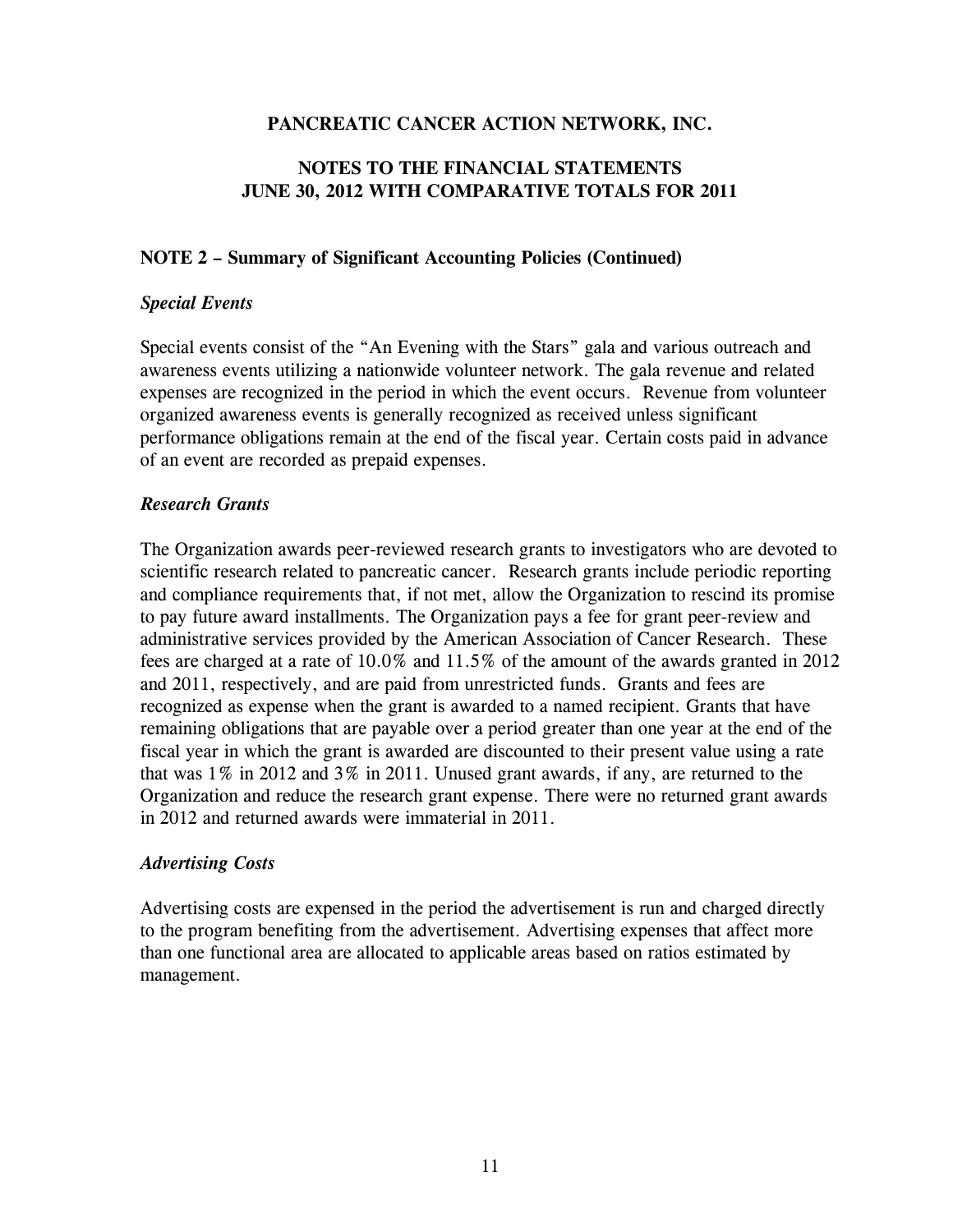### **NOTES TO THE FINANCIAL STATEMENTS JUNE 30, 2012 WITH COMPARATIVE TOTALS FOR 2011**

### **NOTE 2 – Summary of Significant Accounting Policies (Continued)**

### *Income Taxes*

The Organization is exempt from income taxes under Section  $501(c)(3)$  of the Internal Revenue Code and applicable state laws.

The Organization recognizes the financial statement benefit of tax positions, such as filing status of tax-exempt, only after determining that the relevant tax authority would more likely than not sustain the position following an audit. The Organization is subject to potential income tax audits on open tax years by any taxing jurisdiction in which it operates. The statute of limitations for federal and California state purposes is generally three and four years, respectively.

### *Functional Expenses*

Operating expenses directly identified with a functional area are charged to that area. Expenses affecting more than one functional area are allocated to the respective areas on the basis of ratios estimated by management.

### *Reclassifications*

Certain reclassifications have been made to prior-year amounts to conform to the currentyear presentation.

#### *Subsequent Events*

In preparing these financial statements, the Organization's management has evaluated subsequent events and transactions for potential recognition or disclosure through September 7, 2012, the date at which the financial statements were available to be issued.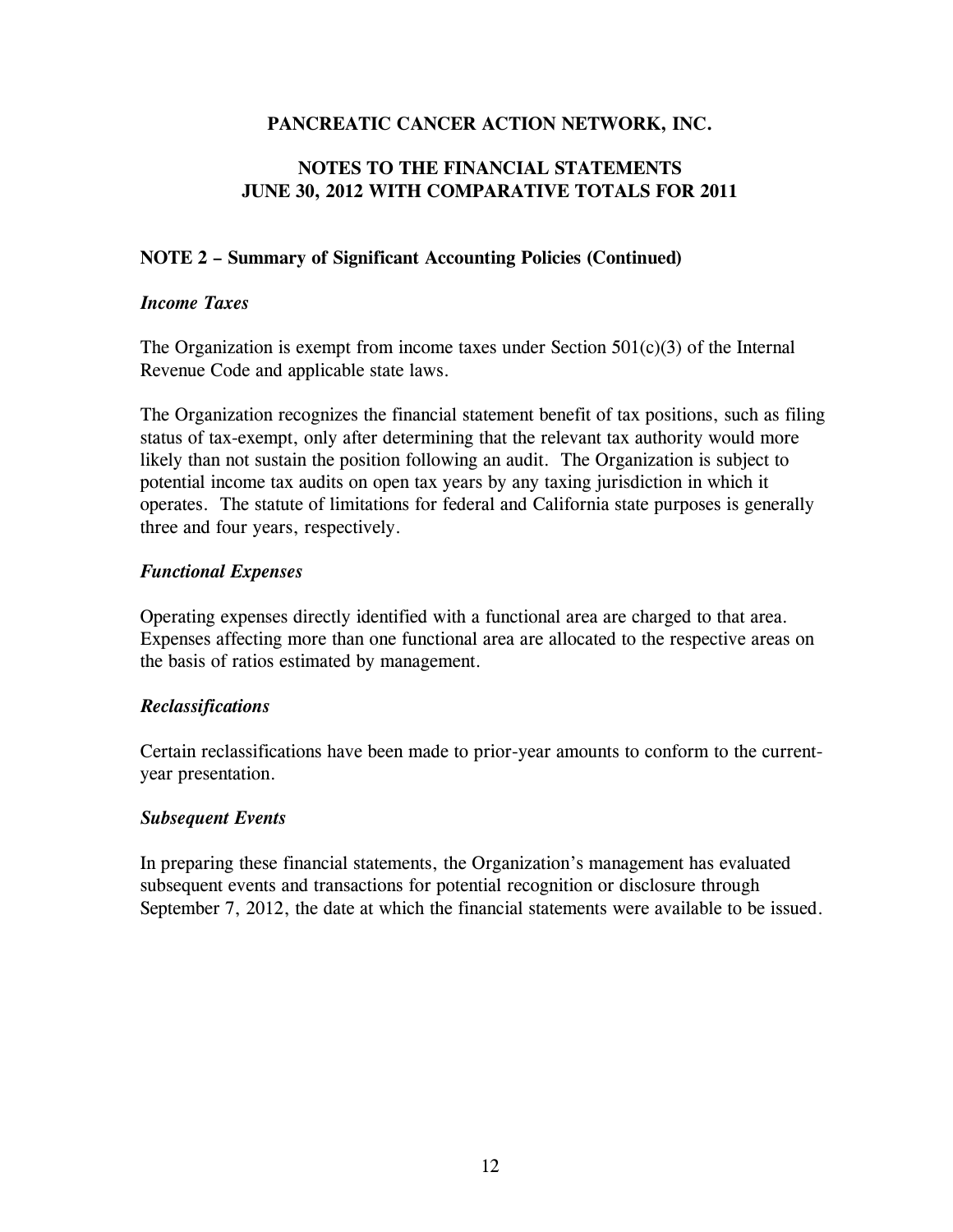### **NOTES TO THE FINANCIAL STATEMENTS JUNE 30, 2012 WITH COMPARATIVE TOTALS FOR 2011**

### **NOTE 3 – Investments**

Investments held at June 30, 2012 and 2011 consist of:

|                                 | 2012            |                   |    | 2011      |    |                   |  |
|---------------------------------|-----------------|-------------------|----|-----------|----|-------------------|--|
|                                 | Cost            | <b>Fair Value</b> |    | Cost      |    | <b>Fair Value</b> |  |
| <b>Fixed Income Securities:</b> |                 |                   |    |           |    |                   |  |
| Corporate bonds                 | \$<br>1,448,637 | \$1,485,659       | \$ | 992,847   | \$ | 1,037,506         |  |
| US Federal agencies             | 1,528,109       | 1,570,038         |    | 788,986   |    | 810,040           |  |
| Mutual and Exchange             |                 |                   |    |           |    |                   |  |
| <b>Traded Funds:</b>            |                 |                   |    |           |    |                   |  |
| Bond funds                      | 2,848,476       | 2,913,275         |    | 1,327,458 |    | 1,349,008         |  |
| Equity funds and                |                 |                   |    |           |    |                   |  |
| other assets                    | 1,580,068       | 1,533,572         |    | 327,708   |    | 335,793           |  |
| <b>Common Stocks</b>            | 988,101         | 1,012,181         |    | 533,093   |    | 543,413           |  |
|                                 | 8,393,391       | 8,514,725         |    | 3,970,092 |    | 4,075,760         |  |

At June 30, 2012, fixed income securities bear maturity dates ranging from 2012 to 2040.

Investment returns from these investments and other interest-bearing accounts are summarized as follows:

|                                   | For the Year Ended | <b>June 30,</b> |         |
|-----------------------------------|--------------------|-----------------|---------|
|                                   | 2012               | 2011            |         |
| Dividend and interest income, net | 200,035            | <sup>\$</sup>   | 185,929 |
| Net realized and unrealized gains | 173,697            |                 | 176,263 |
|                                   | 373,732            |                 | 362,192 |

Dividend and interest income is reported net of bank fees of \$85,249 and \$57,837 in 2012 and 2011, respectively.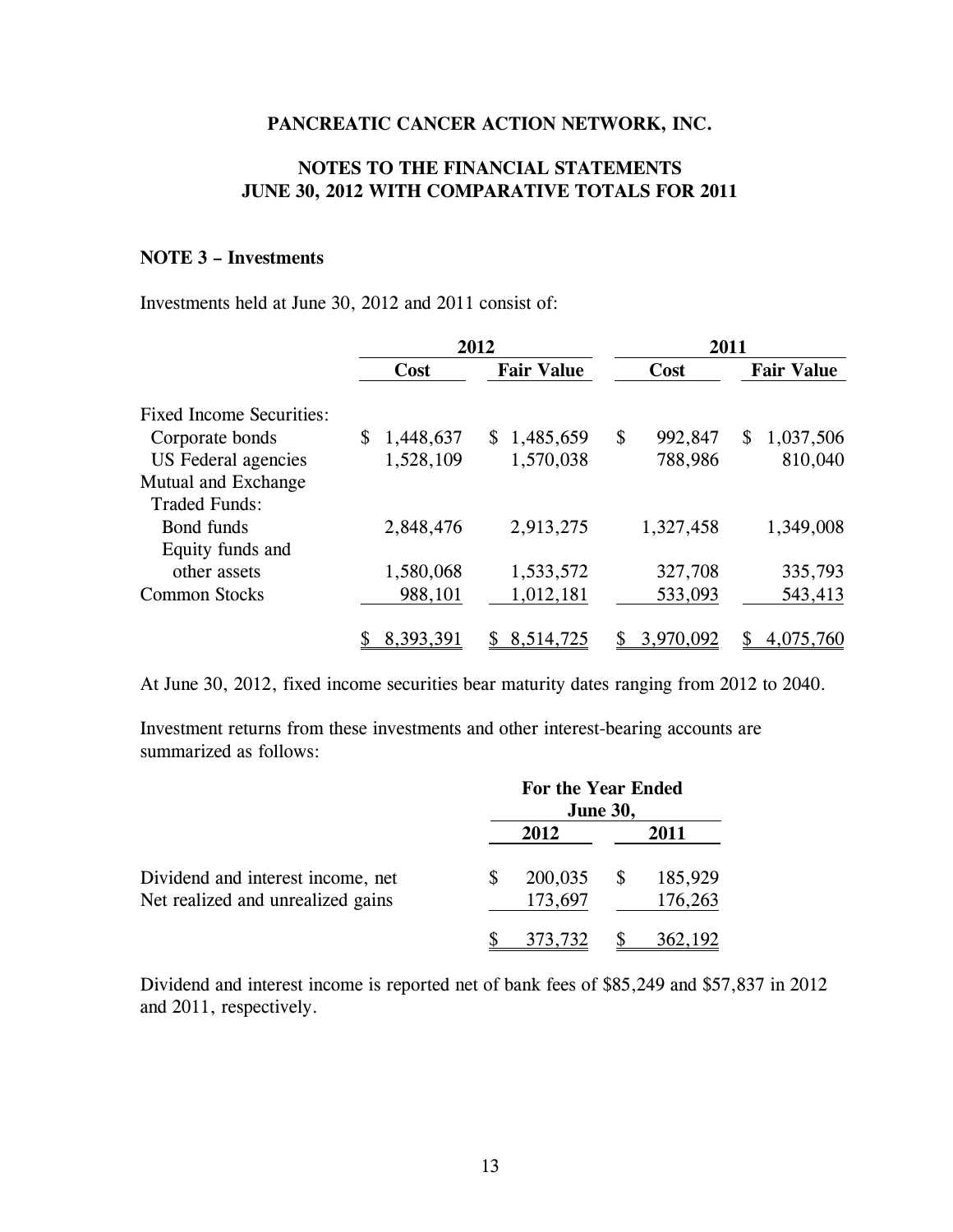### **NOTES TO THE FINANCIAL STATEMENTS JUNE 30, 2012 WITH COMPARATIVE TOTALS FOR 2011**

### **NOTE 4 – Fair Value Hierarchy**

The Organization uses fair value measurements to record fair value adjustments to certain assets and liabilities and to determine the fair value disclosures. The fair value of a financial instrument is the price that would be received to sell an asset or paid to transfer a liability in an orderly transaction between market participants at the measurement date. Fair value is best determined based upon quoted market prices. However, in certain instances, there are no quoted market prices for the Organization's various financial instruments. In cases where quoted market prices are not available, fair values are based on estimates using present value or other valuation techniques. Those techniques are significantly affected by the assumptions used, including discount rates and estimates of future cash flows. Accordingly, the fair value estimates may not be realized in an immediate settlement of the instrument. The Organization groups its assets and liabilities measured at fair value in three levels, based on the markets in which the assets and liabilities are traded and the reliability of the assumptions used to determine fair value. The three levels of the fair value hierarchy are as follows:

- $\bullet$ Level 1 inputs are quoted prices (unadjusted) in active markets for identical assets or liabilities that the Organization has the ability to access at the measurement date.
- $\bullet$ Level 2 inputs are inputs other than quoted prices included within Level 1 that are observable for the asset or liability, either directly or indirectly.
- Level 3 inputs are unobservable inputs for the asset or liability.

The Organization's valuation techniques for assets and liabilities recorded at fair value are as follows:

Investments – The fair value of investment securities is the market value based on quoted market prices, when available, or market prices provided by recognized broker dealers. If listed prices or quotes are not available, fair value is based upon externally developed models that use unobservable inputs due to the limited market activity of the investment.

Pledges receivable – The fair value of pledges receivable is equal to the carrying value for pledges expected to be collected within one year. Pledges expected to be collected in future periods are discounted to present value based on management's assumptions.

Grant obligations – The fair value of grant obligations is equal to the carrying value for grants expected to be paid within one year. Grant obligations expected to be paid in future periods are discounted to present value based on management's assumptions.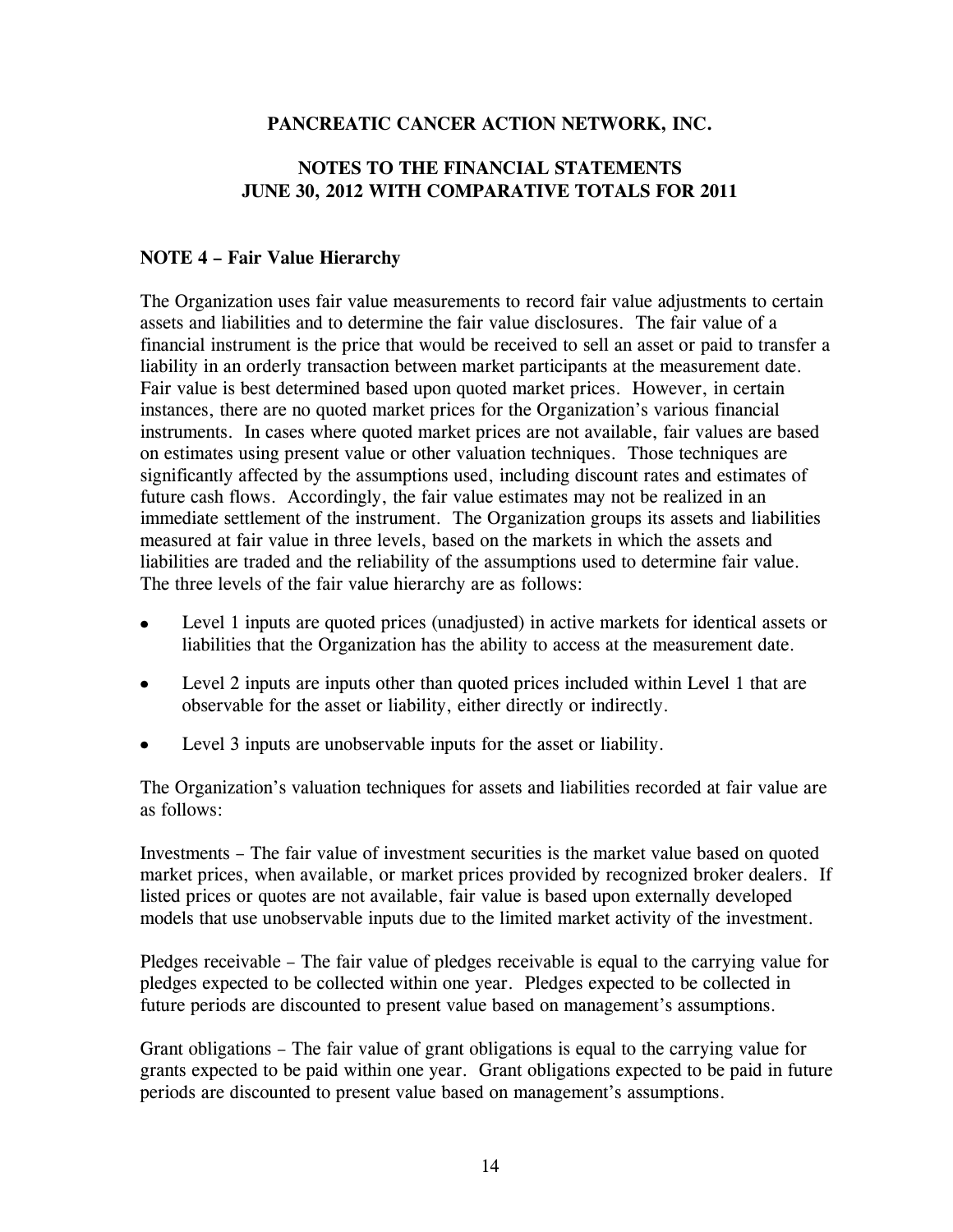### **NOTES TO THE FINANCIAL STATEMENTS JUNE 30, 2012 WITH COMPARATIVE TOTALS FOR 2011**

#### **NOTE 4 – Fair Value Hierarchy (Continued)**

The following tables present assets that are measured at fair value on a recurring basis at June 30, 2012 and 2011:

|                      |                 | Fair Value Measurements at June 30, 2012 | <b>Total</b> |              |             |
|----------------------|-----------------|------------------------------------------|--------------|--------------|-------------|
|                      | Level 1         | Level 2                                  | Level 3      | 2012         | 2011        |
| <b>Fixed Income</b>  |                 |                                          |              |              |             |
| Securities:          |                 |                                          |              |              |             |
| Corporate bonds      |                 | \$<br>1,485,659                          |              | \$1,485,659  | \$1,037,506 |
| <b>US</b> Federal    |                 |                                          |              |              |             |
| agencies             | \$<br>1,570,038 |                                          |              | 1,570,038    | 810,040     |
| Mutual and           |                 |                                          |              |              |             |
| Exchange             |                 |                                          |              |              |             |
| <b>Traded Funds:</b> |                 |                                          |              |              |             |
| Bond funds           | 2,913,275       |                                          |              | 2,913,275    | 1,349,008   |
| Equity funds         |                 |                                          |              |              |             |
| and other assets     | 1,533,572       |                                          |              | 1,533,572    | 335,793     |
| <b>Common Stocks</b> | 1,012,181       |                                          |              | 1,012,181    | 543,413     |
| Total                | 7,029,066       | 1,485,659                                | None         | \$ 8,514,725 | 4,075,760   |

Assets and liabilities recorded at fair value on a nonrecurring basis based on level 3 inputs include pledges receivable and grant obligations in the amount of \$534,734 and \$2,191,926, respectively, at June 30, 2012 and \$908,145 and \$1,611,705, respectively, at June 30, 2011.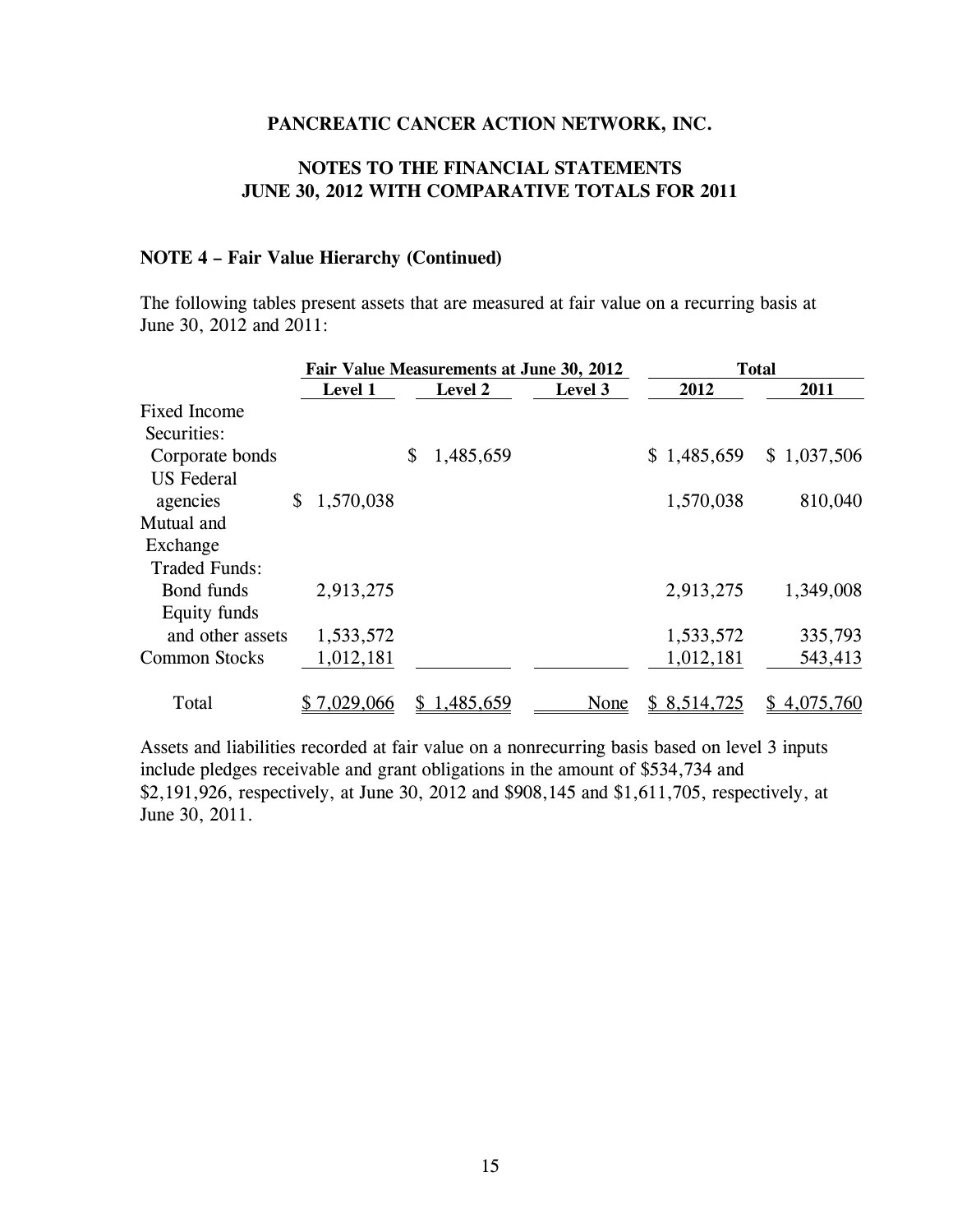#### **NOTES TO THE FINANCIAL STATEMENTS JUNE 30, 2012 WITH COMPARATIVE TOTALS FOR 2011**

#### **NOTE 5 – Pledges Receivable**

Pledges receivable consists of amounts due in installments from various individuals, foundations and corporations. Expected future collections as of June 30, 2012 are as follows:

| <b>Year Ending</b>                       |               |
|------------------------------------------|---------------|
| <b>June 30,</b>                          |               |
| 2013                                     | \$<br>640,234 |
| 2014                                     | 102,000       |
| 2015                                     | 102,000       |
| 2016                                     | 102,000       |
| 2017                                     | 102,000       |
| Thereafter                               | 304,963       |
|                                          | 1,353,197     |
| Less discount at a rate of $4.5\%$       | 128,044)      |
| Less allowance for uncollectible pledges | 18,460)       |
|                                          | 206.693       |

At June 30, 2012 and 2011, the total of pledges receivable that are recorded net of related discounts is \$671,956 and \$908,145, respectively. Outstanding pledge receivables that are donor restricted as to time or purpose total \$1,180,490 as of June 30, 2012 and \$1,125,841 as of June 30, 2011.

Uncollectible pledge expense of \$10,000 was reported in miscellaneous expense in 2012. The Organization recorded no uncollectible pledge expense for the fiscal year ended June 30, 2011.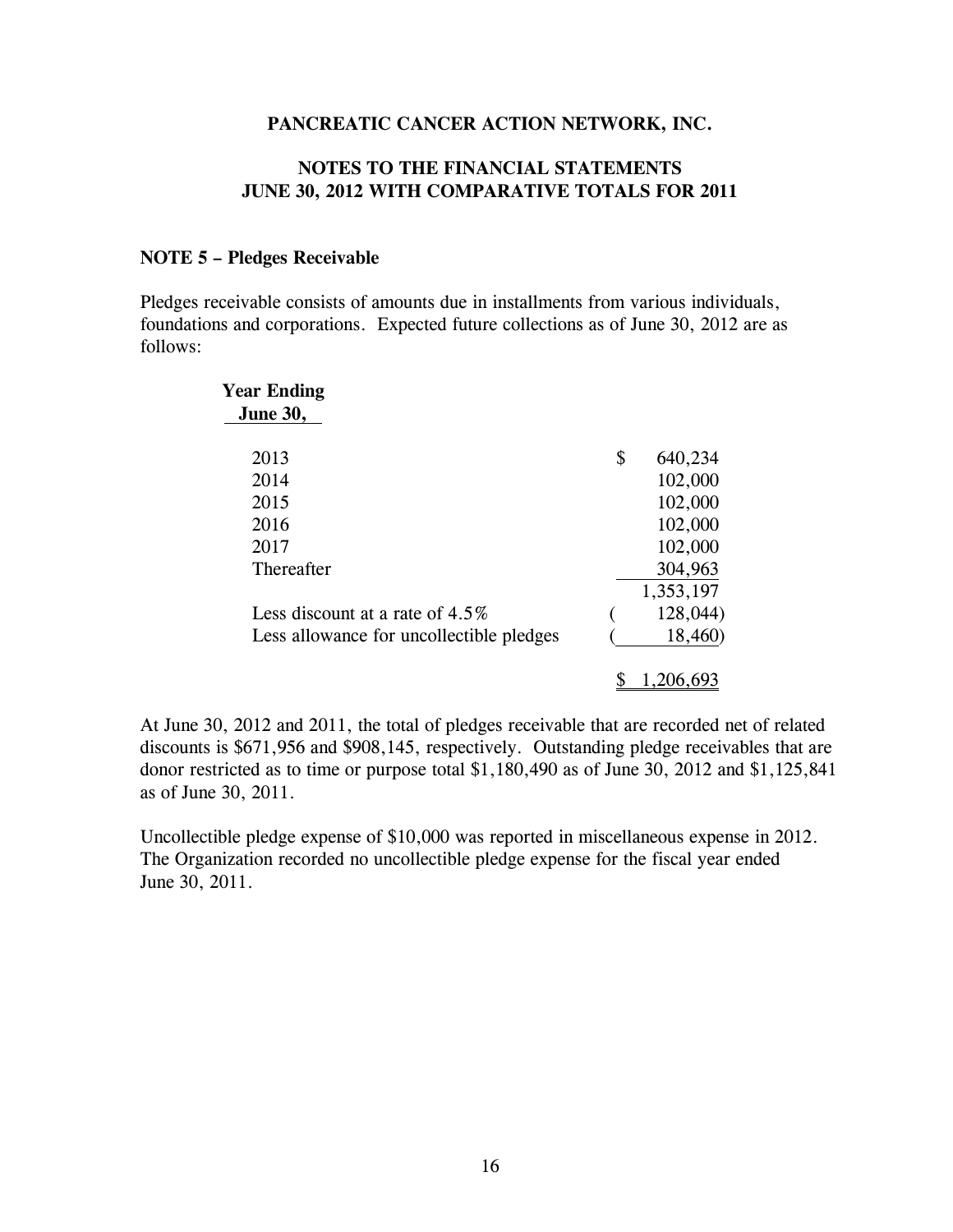#### **NOTES TO THE FINANCIAL STATEMENTS JUNE 30, 2012 WITH COMPARATIVE TOTALS FOR 2011**

#### **NOTE 6 – Property and Equipment**

Property and equipment consists of the following:

|                                           | <b>June 30,</b> |           |          |           |
|-------------------------------------------|-----------------|-----------|----------|-----------|
|                                           |                 | 2012      |          | 2011      |
| Furniture and equipment                   | \$              | 413,445   | <b>S</b> | 413,445   |
| Computer software                         |                 | 278,962   |          | 258,260   |
| Database system and web-site              |                 | 353,585   |          | 353,585   |
| Leasehold improvements                    |                 | 166,238   |          | 166,238   |
|                                           |                 | 1,212,230 |          | 1,191,528 |
| Accumulated depreciation and amortization |                 | 517,691)  |          | 342,544)  |
|                                           |                 | 694,539   |          | 848,984   |

Furniture and equipment includes assets acquired in exchange for capital lease obligations. The cost of capital lease equipment was \$31,093 at June 30, 2012 and 2011. Related accumulated amortization of the capital lease equipment at June 30, 2012 and 2011 was \$7,252 and \$3,626, respectively.

The Organization has an internally developed clinical trials database system for internal use. Development costs for the database system are being amortized over a five-year period. Web-site development costs are amortized over a three-year period. Amortization costs were \$81,742 and \$97,899 for 2012 and 2011, respectively.

Total depreciation and amortization expense was \$175,147 and \$158,030 for 2012 and 2011, respectively.

In 2011, miscellaneous expense includes charges of \$7,527 related to the write-down and abandonment of certain assets in conjunction with the relocation of the corporate office in November 2010.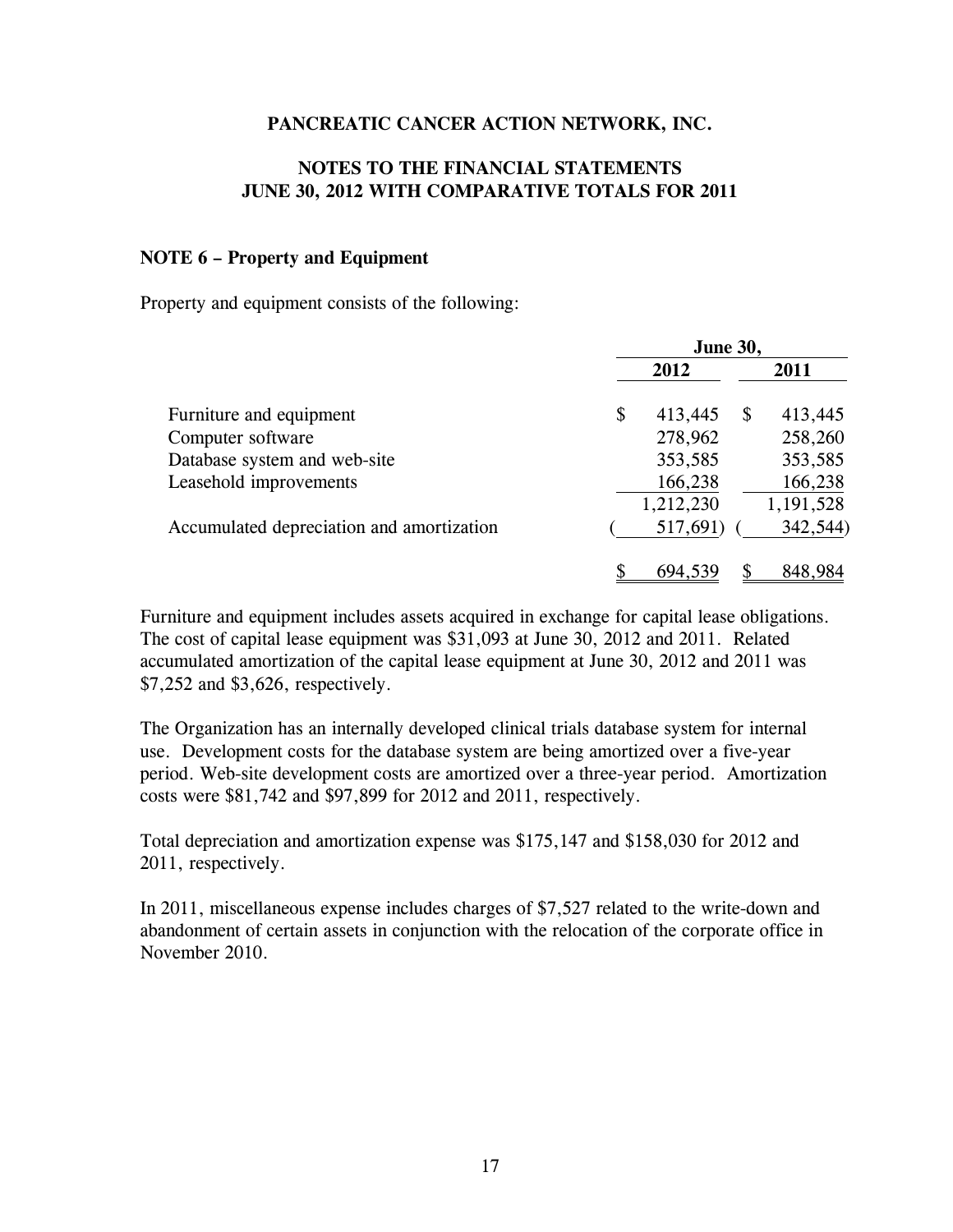#### **NOTES TO THE FINANCIAL STATEMENTS JUNE 30, 2012 WITH COMPARATIVE TOTALS FOR 2011**

#### **NOTE 7 – Grant Obligations**

Grant obligations consist of annual award installments and administrative fees due on multiyear research grants that are payable each year in advance, over one to five years.

Future payments on grant obligations as of June 30, 2012 are as follows:

| <b>Year Ending</b>                        |                 |
|-------------------------------------------|-----------------|
| <b>June 30,</b>                           |                 |
| 2013                                      | \$<br>1,751,250 |
| 2014                                      | 731,250         |
| 2015                                      | 581,250         |
| 2016                                      | 300,000         |
|                                           | 3,363,750       |
| Less discounts at rates of $1\%$ to $3\%$ | 92,470)         |
|                                           | 3,271,280       |

In 2012, the Organization recorded research grants and fees, before discounts of \$28,074, of \$3,729,500. This total consisted of \$3,445,000 for awards and \$284,500 for administrative fees. The Organization paid \$1,509,500 of this obligation during 2012 and the remaining \$2,191,926, net of discount, was included in grant obligations at June 30, 2012. In 2011, the Organization recorded research grants and fees, before discounts of \$81,507, of \$2,949,175. This total consisted of \$2,645,000 for awards and \$304,175 for administrative fees. The Organization paid \$981,000 and \$1,124,425 of this obligation during 2012 and 2011, respectively. The remaining \$792,333, net of discount, was included in grant obligations at June 30, 2012.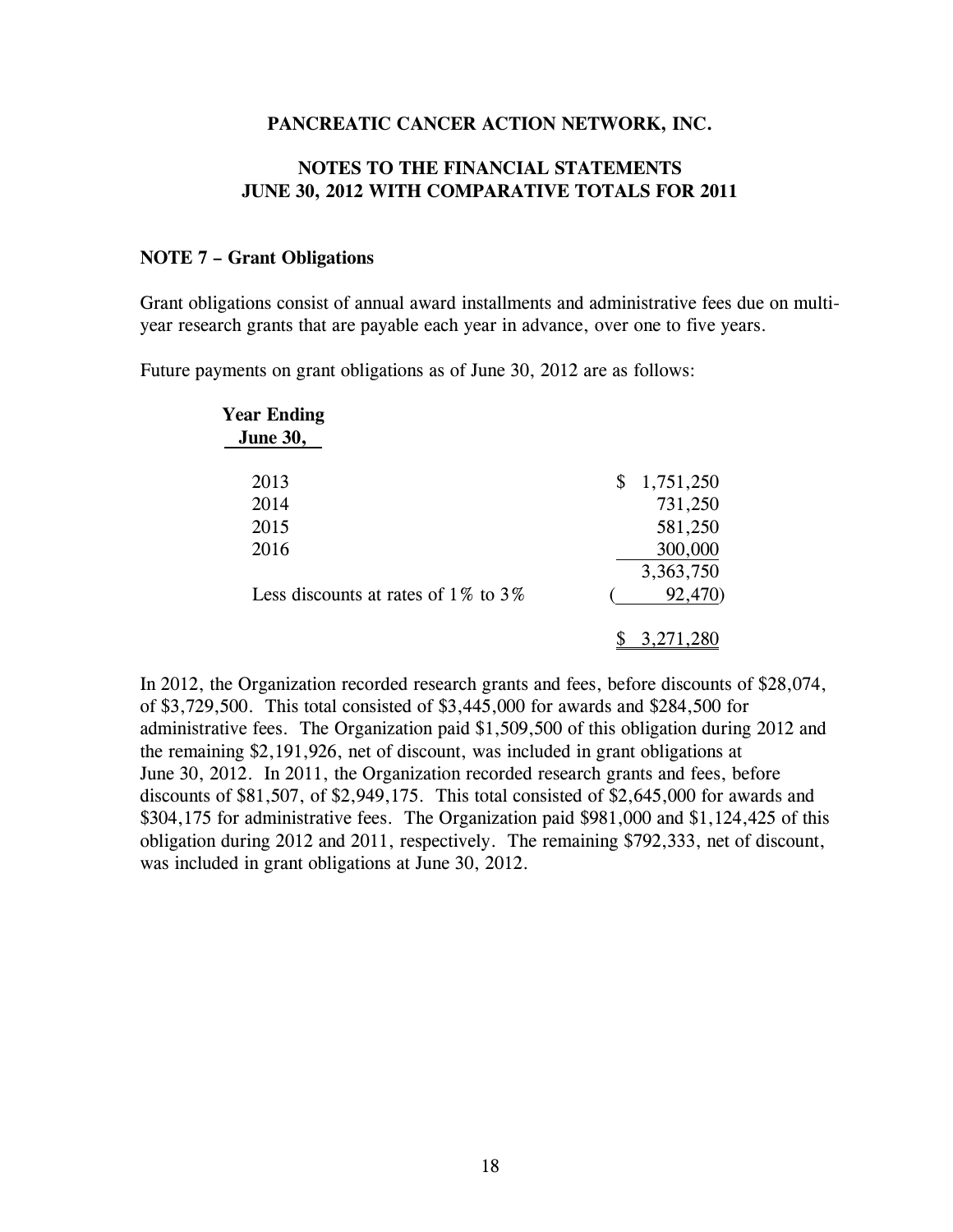### **NOTES TO THE FINANCIAL STATEMENTS JUNE 30, 2012 WITH COMPARATIVE TOTALS FOR 2011**

#### **NOTE 8 – Commitments**

#### *Facilities Leases*

In November 2010, the Organization relocated its corporate offices to Manhattan Beach, California. Under the terms of the new facility lease, monthly base rental payments escalate from \$35,250 to \$74,098 over a ten-year lease period, following rent-free occupancy for the first six months. The total amount of base rentals over the term of the lease is charged to expense on a straight-line basis, with the amount of the rental expense in excess of the lease payments recorded as a deferred lease liability. The lease provides for payment of a minimum number of parking spaces at rates that increase 3% annually. The agreement also calls for payment of allocated operating expenses that commenced in January 2012 and offers two five-year renewal options at market rates. Under the terms of the lease, the Organization made payments for tenant improvements during the fiscal year-ended June 30, 2011 that totaled \$111,447, net of \$12,083 in credits for reduced realestate broker fees charged to the landlord in benefit of the Organization. These costs totaling \$123,530 were recorded to leasehold improvements.

The Organization occupies an office space in Washington, D.C. at a monthly rate of \$5,584 under a lease agreement that calls for an increase of 4% in May 2013 and expires in May 2014.

Future minimum lease payments for the corporate facility operating leases including minimum parking accommodations are:

| <b>Year Ending</b><br><b>June 30,</b> |               |
|---------------------------------------|---------------|
| 2013                                  | \$<br>843,091 |
| 2014                                  | 857,967       |
| 2015                                  | 817,913       |
| 2016                                  | 842,450       |
| 2017                                  | 867,724       |
| Thereafter                            | 3,070,174     |
|                                       | 7,299,319     |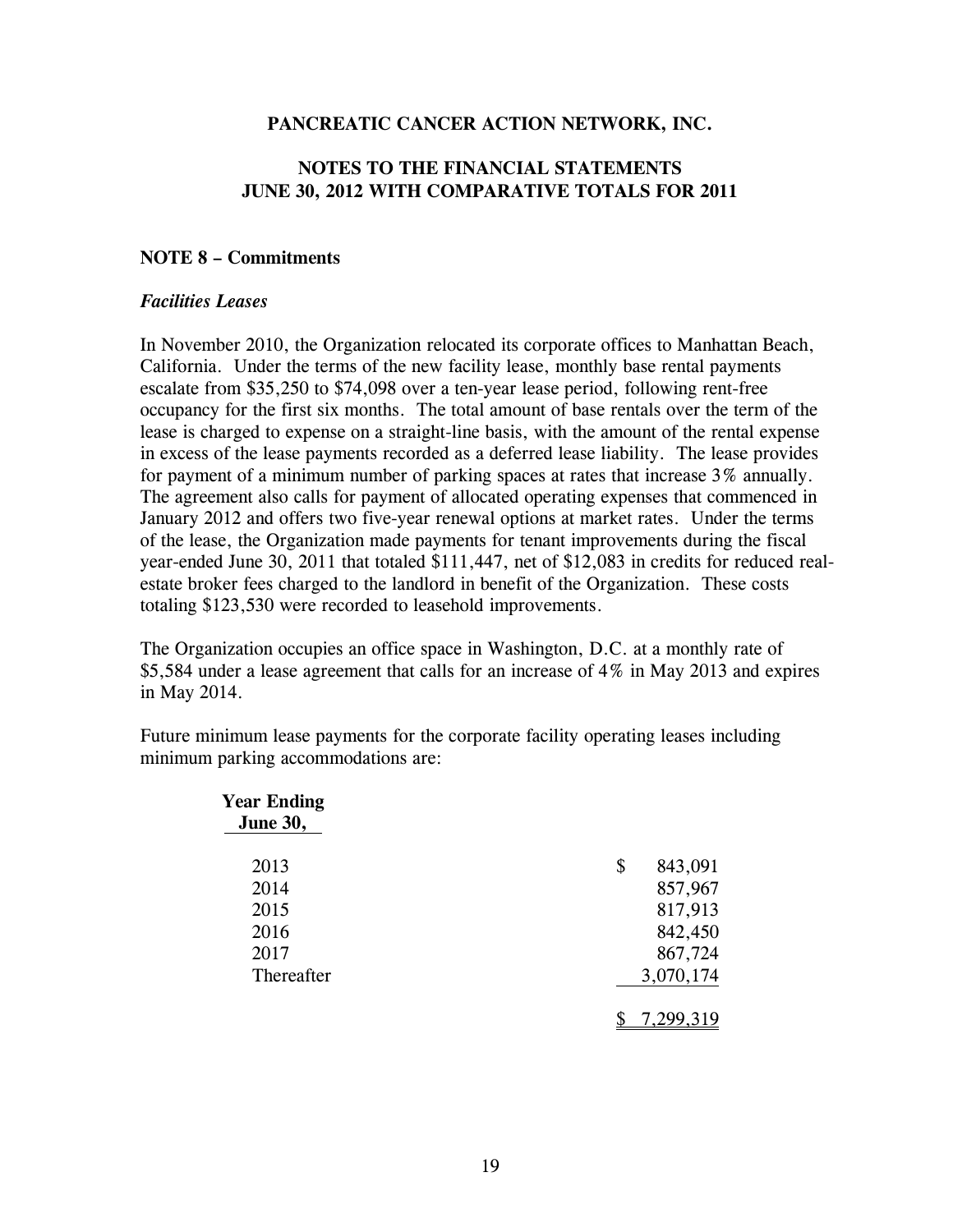### **NOTES TO THE FINANCIAL STATEMENTS JUNE 30, 2012 WITH COMPARATIVE TOTALS FOR 2011**

#### **NOTE 8 – Commitments (Continued)**

#### *Equipment Leases*

The Organization leases office equipment under non-cancelable leases that are collateralized by the office equipment acquired under the agreements. One of these leases is being recorded as an operating lease with lease payments of \$1,143 per month through July 2014. At June 30, 2012, a capital lease obligation that is due in January 2016 is payable in monthly installments of \$564 and bears an imputed interest rate of 8%.

The future minimum capital and operating equipment lease payments are as follows:

| <b>Year Ending</b><br><b>June 30,</b> | Capital<br><b>Lease</b> |    | <b>Operating</b><br><b>Lease</b> |  |
|---------------------------------------|-------------------------|----|----------------------------------|--|
| 2013                                  | \$<br>6,765             | \$ | 13,722                           |  |
| 2014                                  | 6,765                   |    | 13,722                           |  |
| 2015                                  | 6,765                   |    | 1,143                            |  |
| 2016                                  | 3,942                   |    |                                  |  |
|                                       | 24,237                  |    | 28,587                           |  |
| Less amount representing interest     | 3,226                   |    |                                  |  |
|                                       |                         |    | 28,587                           |  |

In 2012 and 2011, rental expense for operating leases was \$902,662 and \$719,082, respectively.

#### *Contractual Obligations*

The Organization has entered into contractual agreements with hotel venues to provide facilities and services for events scheduled to take place through June 2014. The agreements call for payment of cancellation fees that range from a minimum of \$19,073 for an event scheduled in October 2012 to \$171,983 for an event scheduled in June 2014. The minimum and maximum aggregate cancellation fees for all contracted venues is \$260,163 and \$474,913, respectively.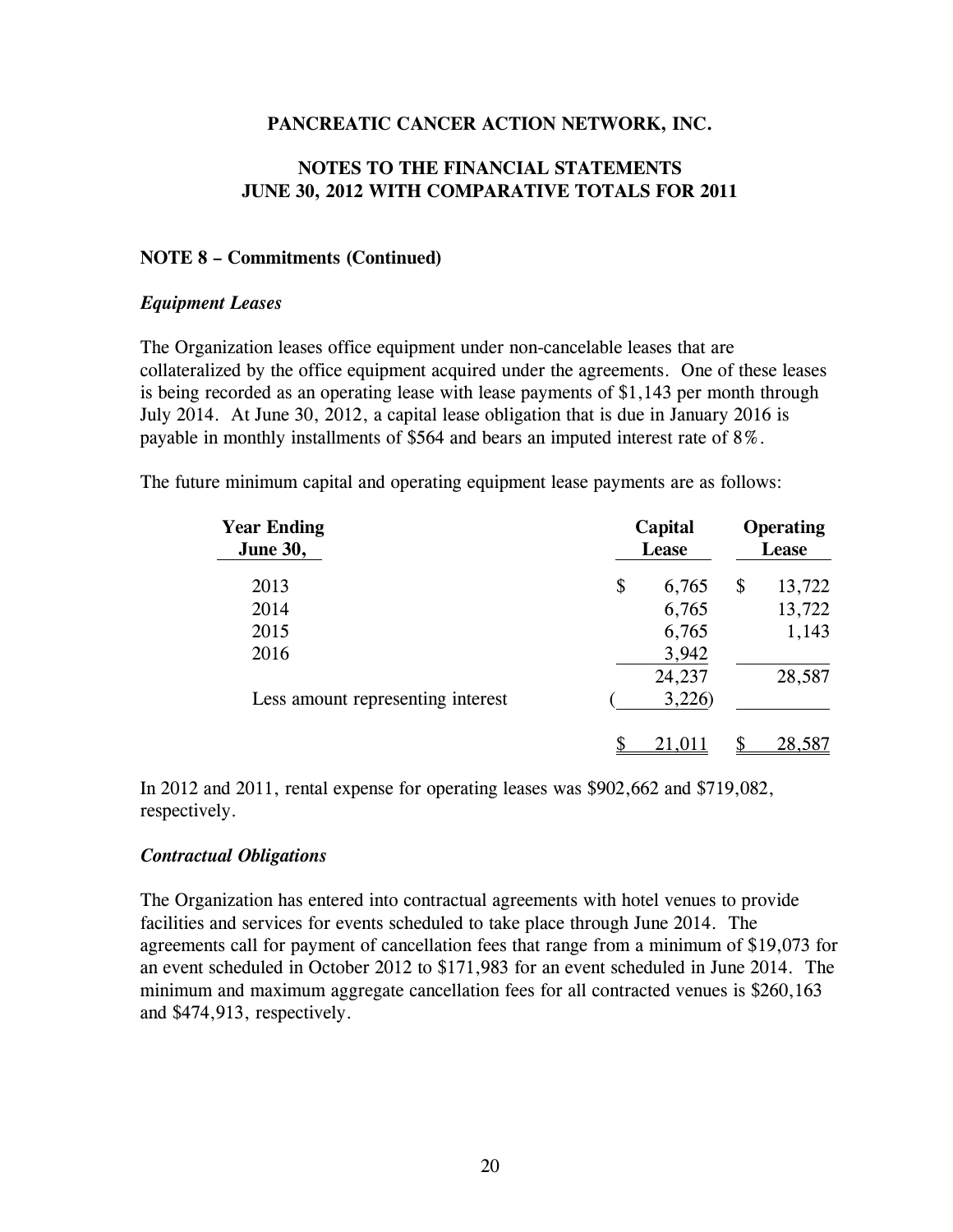### **NOTES TO THE FINANCIAL STATEMENTS JUNE 30, 2012 WITH COMPARATIVE TOTALS FOR 2011**

#### **NOTE 9 – Net Assets**

#### *Unrestricted Net Assets – Board Designated Operating Reserve*

The Organization defines Board Designated Operating Reserves as the portion of unrestricted net assets that has been designated for use in emergencies and to sustain financial operations in the event budgeted revenues are not realized or unforeseen expenses are incurred. The presence of an operating reserve provides the Organization with flexibility to respond adeptly to rapidly changing economic and other conditions that warrant an immediate shift in strategy. The Board has established a target of maintaining a minimum, fully funded operating reserve sufficient to fund four months of budgeted operating costs as modified for projected availability of financial resources restricted for the purpose of funding a growing research grant portfolio. At June 30, 2012, the Board Designated Operating Reserve balance was \$5,840,000 and represented approximately 5 months of budgeted fiscal 2013 operating expense. At June 30, 2011, the balance of \$1,250,000 represented approximately 1.1 months of budgeted fiscal 2012 operating expense.

#### *Temporarily Restricted Net Assets*

Temporarily restricted net assets are available for the following purposes:

|                                          | <b>June 30,</b> |         |   |           |  |
|------------------------------------------|-----------------|---------|---|-----------|--|
|                                          |                 | 2012    |   | 2011      |  |
| Time restricted net assets:              |                 |         |   |           |  |
| Unrestricted use                         | S               | 671,956 | S | 726,880   |  |
| Purposes restricted net assets:          |                 |         |   |           |  |
| Research grants                          |                 | 4,824   |   | 13,454    |  |
| Grantee development                      |                 | 75,000  |   |           |  |
| Patient Services literature and outreach |                 |         |   | 268,845   |  |
|                                          |                 | 751,780 |   | 1,009,179 |  |